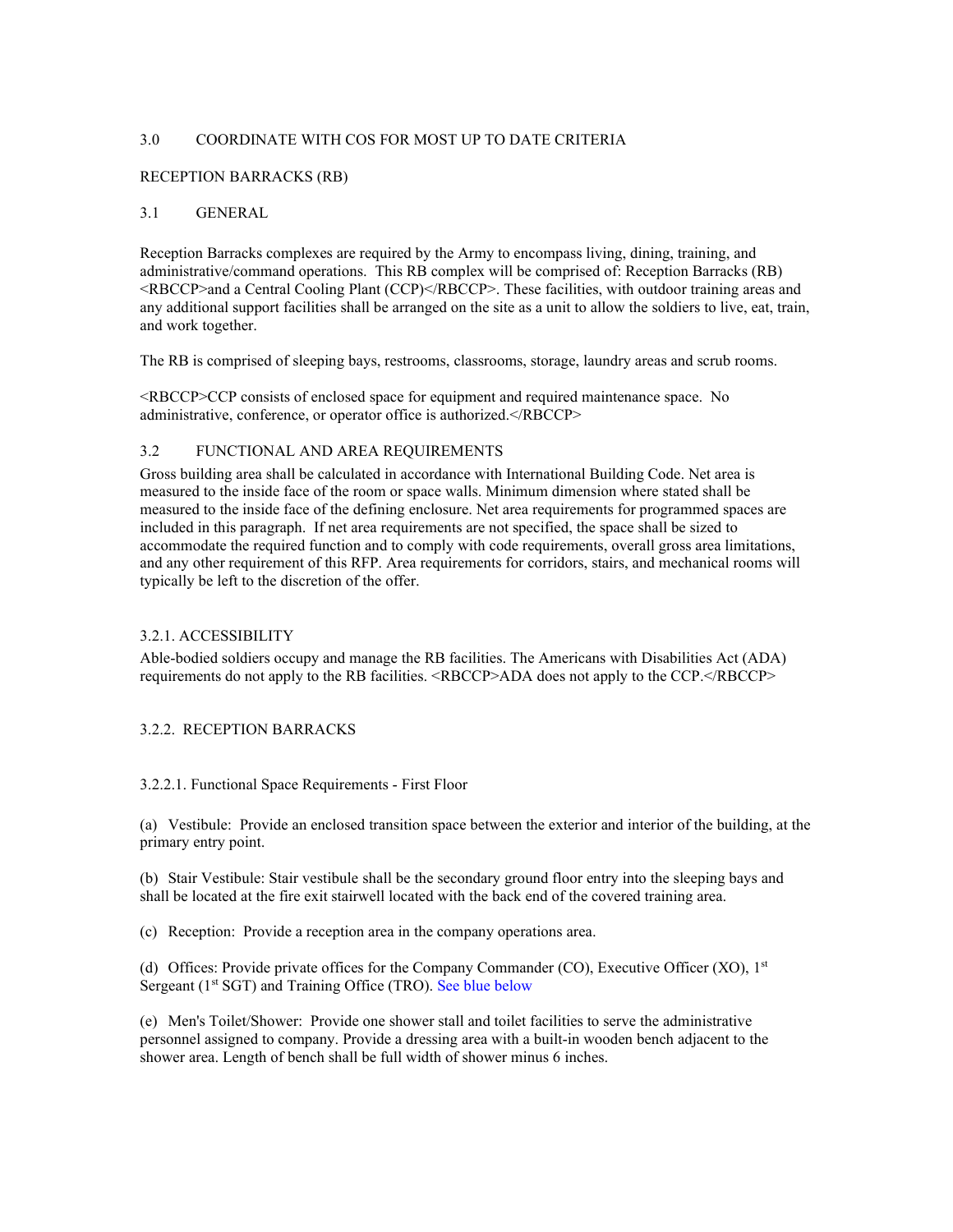(f) Women's Toilet/Shower: Provide one shower stall and toilet facilities to serve the administrative personnel assigned to company. Provide a dressing area with a built-in wooden bench adjacent to the shower area. Length of bench shall be full width of shower minus 6 inches.

(g) Janitor: Provide a janitor's closet. Janitor's closet shall have a 10 inch deep floor mounted stainless steel mop sink, with hot and cold service faucet, a four holder mop rack and two 18 inch deep by 48 inch long heavy duty stainless steel shelves for storage of cleaning supplies. Janitor's closet shall have space for storage of buckets and vacuum.

(h) Luggage Storage: Provide one lockable central luggage storage area partitioned into four separate and equal storage rooms. Each storage room shall be accessible from the central core of the central luggage storage area and shall have a lockable door.

(i) Supply: Provide storage space for company supplies and equipment, weapons, and consumable supplies. Shipping and receiving functions are performed from company supply area. Provide a 7 feet high by 8 feet wide, overhead coiling door with ramp for exterior vehicular access. A built-in issue counter with a laminated sliding glass window shall be integrated with a lockable shall be a rolling shutter door between this room and the queuing corridor. Issue counter opening shall be 36 inches wide and 42 inches high minimum. Provide space in the supply room area for two Supply NCOs.

(j) Secure Storage: Provide a secure storage area for high value items of electronic equipment, e.g. night goggles. Secure storage area shall be adjacent to the arms vault and shall be accessible from the company supply area only. Secure storage shall have 18 inch deep built-in storage shelves, spaced at 18 inches on center vertically and capable of supporting a minimum of 20 pounds per linear foot. Total linear footage of storage shelves shall be three times the perimeter of the storage room.

(k) Mask Storage: Provide a mask storage room adjacent to the arms vault. Mask storage room shall have a lockable dutch-door with a supply shelf built into the bottom leaf. Mask storage room shall be accessible from the queuing corridor only. Mask storage room shall have 12 inch deep built-in storage shelves, spaced at 15 inches on center vertically and capable of supporting a minimum of 20 pounds per linear foot. Total linear footage of storage shelves shall be along the long wall of the storage room.

(l) Arms Vault: Arms vault for storage of arms shall comply with Appendix G of AR 190-11, Physical Security of Arms, Ammunition, and Explosives. Arms vault door shall incorporate a steel dutch-door type day-gate with a steel issue shelf built into the lower leaf of the day-gate. Arms vault shall be adjacent to the company supply storage room and shall be accessible from the queuing corridor only.

(m) Stairs: Provide 4 feet 6 inch minimum width stairs.

(n) Corridors: Provide 6 feet minimum width corridors. Corridor in front of the administrative offices shall be 10 feet minimum width, to serve as a waiting area.

(o) Queuing Corridor: Provide a queuing corridor minimum 6 feet wide, connecting the mask storage room, the arms vault and the company supply room.

(p) Multipurpose Room: Provide two multipurpose rooms for fitness training and other purposes as determined by the battalion. Locate one multipurpose room at the rear end of each covered training area underneath the bathroom wings of the upper floors. Each multipurpose room shall have 48 inches high dry-eraser marker boards along entire length of front and side walls and one power operated 8'-0" x 6'-0" ceiling flush mounted projection screen at front of the room. Projection screen shall be flame retardant, mildew resistant, and white matte with black masking borders. Furnish and install a low profile ceiling mounted projector mount system with each projection screen. Ceiling mount shall consist of a steel ball joint and universal projector bracket. Ceiling mount shall project a maximum 6 inches below finished ceiling height, and shall securely attach to ceiling and structure above. Steel ball joint shall attach to the universal projector bracket with twist-lock engagement. Mount shall provide up to 30° roll or pitch adjustment and 360° yaw adjustment at ball joint. Two setscrews lock ball joint in position. Projector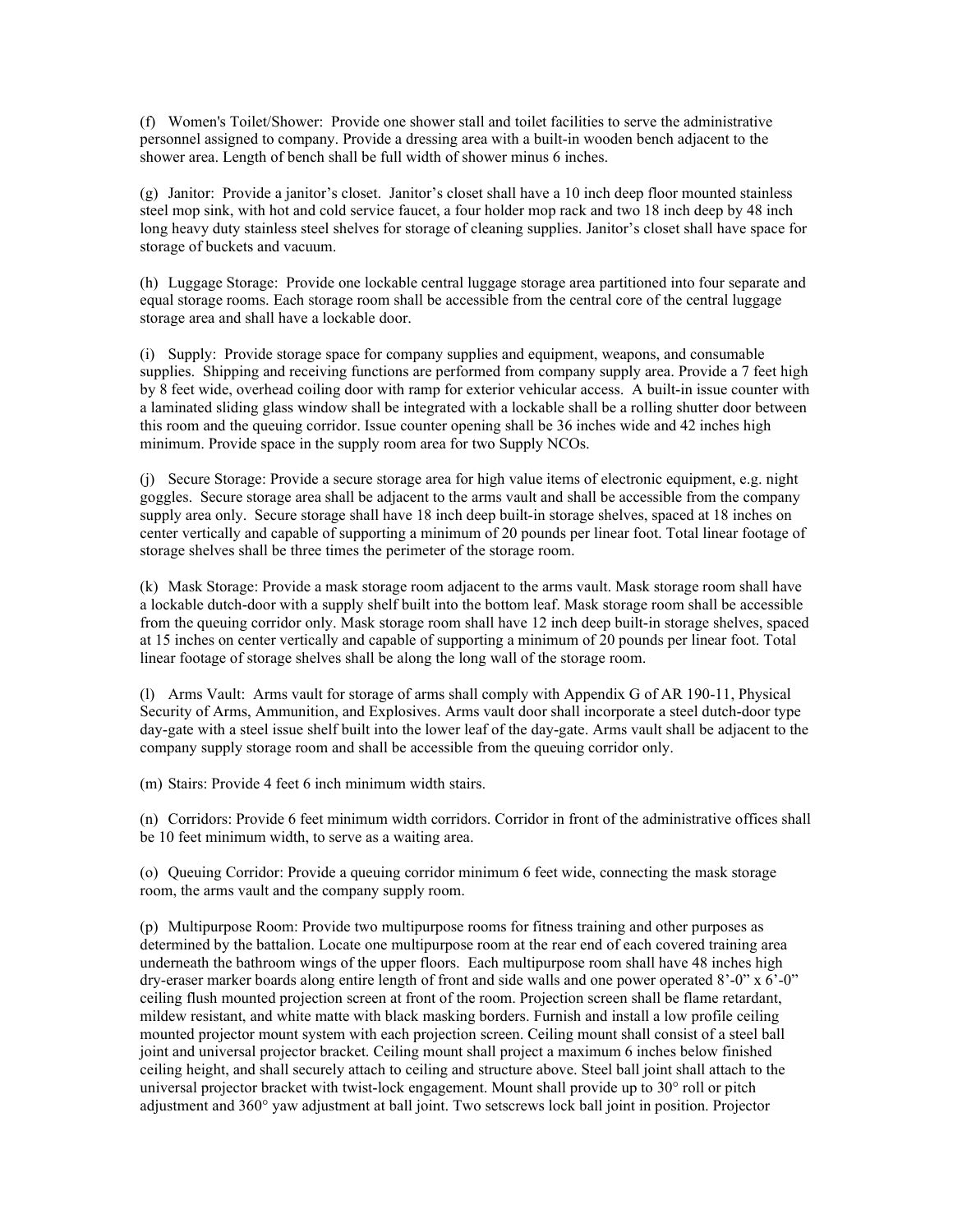mount shall be capable of supporting a 26 pound load. Furnish and install concealed electrical wiring, connections and accessories necessary for projector operation.

(q) Scrub Room: Provide two scrub rooms for equipment and weapons cleaning. Locate one scrub room at the rear end of each covered training area underneath the bathroom wings of the upper floors across from the multipurpose rooms. Each scrub room shall be furnished with a fixed continuous heavy gauge (minimum 16 gauge, type 304 stainless steel), 4 inches deep, stainless steel wash trough, sub-divided into six wash positions, along one wall. Each wash position shall be 4 feet wide and 3 feet deep, shall be separately drained and shall be furnished with a 9 inches high goose-necked, cold/hot water faucet with paddle type handles. Each scrub room shall also be furnished with a fixed 12 feet by 6 feet, minimum heavy gauge, type 304 stainless steel), 4 inches deep, stainless steel wash trough, sub-divided into four wash positions centered in the room for equipment cleaning. Each wash position shall be 6 feet wide and 3 feet deep, shall be separately drained and shall be furnished with a 9 inch high goose-necked, cold/hot water faucet with paddle type handles. Each scrub room shall be furnished with a fixed 3 feet deep by length of wall, minimum 16 gauge, type 304 stainless steel counter top, running the full length of one long wall of the room for weapons cleaning.

(r) Mechanical, Electrical, and Telecommunications Rooms: Mechanical rooms shall accommodate space for equipment maintenance/repair access without having to remove other equipment. Mechanical, electrical and telecommunications rooms shall be keyed separately for access by Installation maintenance personnel. First floor exterior access is required for centralized mechanical. All telecommunications rooms shall be conditioned space. Refer to Mechanical, Electrical and Telecommunications Sections for additional information.

(s) Covered Training Area: Provide two covered training areas located under the sleeping bays.

(t) Boot Wash: Outdoor area for soldiers to rinse mud from field gear, boots and clothing. Boot Wash station shall be provided at three (3) locations- each building wing and the main building entrance. Each boot wash station shall consist of two freeze-proof hydrants located adjacent to a grated drain assembly complete with sand interceptor. Provide two spray nozzles on 60 inch long flexible hoses per hydrant.

3.2.2.2. Functional Space Requirements - Second and Third Floor

(a) Entry Vestibule: Entry vestibule for the sleeping bays shall be at the primary stairwell on each sleeping bay floor.

(b) Stair Vestibule: Stair vestibule shall be the secondary entry into each sleeping bay and shall be located at the fire exit stairwell located with the bathroom and laundry at the rear of each sleeping bay.

(c) Sleeping Bay: Each sleeping bay shall be designed to accommodate sixty trainees in a dormitory layout. Sleeping bays must be of equal size and able to accommodate one bunk 84 inches long by 42 inches wide and one wardrobe 42 inches wide x 24 inches deep for each trainee, with adequate circulation. Surge capacity requirements will be met by using double bunks. A minimum ceiling height of 9 feet is required. One sleeping bay in each B/COF shall be divided into two equal halves along the length of the bay, by a full height, insulated, gender separation wall. Gender separation wall finish shall be a minimum of one layer of 5/8 inch impact resistant gypsum wallboard on each side of wall framing. Wall assembly shall have a minimum rating of STC 50 and shall be one-hour fire rated. All furniture listed here are GFGI.

(d) Toilet/Shower/Dressing: Each sleeping bay shall have two separate and equal toilet/showers/dressing rooms. Each toilet/shower/dressing room shall have a dressing area and shall be furnished with a minimum of ten shower stalls, six water closets and six lavatories. Urinals shall not be substituted for water closets. Dressing area shall be furnished with continuous hardwood benches and mirrors. Benches shall be mounted on powder-coated steel pedestals permanently anchored to the floor. Benches shall run the entire length of the two longest walls of the dressing area. Furnish and install four full length wall mirrors each 16 to 24 inches by 72 inches, spaced evenly on one short wall of each dressing area. Furnish and install thirty wall mounted clothes hooks spaced evenly along the walls of each dressing area above the wood benches.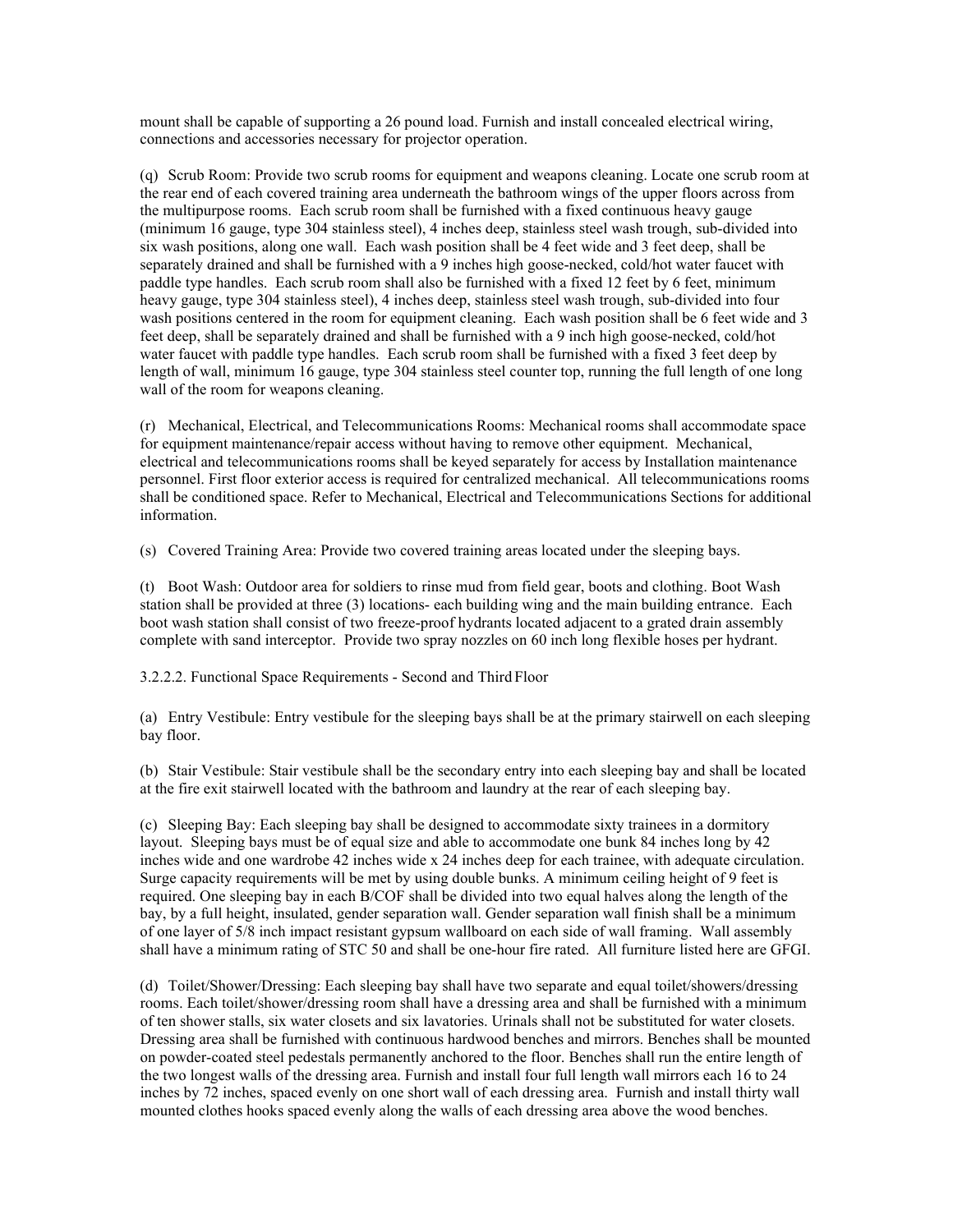Lavatories shall be provided in a continuous solid surface material vanity top. Each lavatory shall be furnished with a combination stainless steel framed mirror and stainless steel shelf. Mirror shall be minimum 18 inches wide by 24 inches high. Stainless steel shelf length shall be full width of mirror and minimum 5 inches deep. Extend ceramic tile shower surround to ceiling. Provide tamper resistant showerheads.

(e) Laundry: Each sleeping bay shall have two separate and equal laundry rooms. Locate one laundry room adjacent to each toilet/shower/dressing area. Each laundry room door shall be 36 inches wide minimum. Each laundry room shall accommodate a total of five heavy-duty, extra capacity, commercial washers and six heavy-duty, extra capacity, double stacked commercial dryers. Contractor furnished and installed fixed heavy gauge stainless steel clothes folding/hanging tables measuring 2 feet deep by 5 feet wide, and one stainless steel laundry tray and sink are required features of each laundry room. Provide power receptacles, natural gas connection (where gas is available to site) and vent connections for all dryers. Dryers shall be exhausted to the exterior. Do not manifold dryer exhaust vents.

(f) Stair: Provide 4 feet 6 inch minimum width stairs.

(g) Corridors: Provide 6 feet minimum width corridors. Corridors along the platoon classroom area shall be 8 feet minimum width.

(h) Drill Instructor (DI) Office: Provide an administrative office adjacent to each sleeping bay on each floor. Each DI Office shall be designed to accommodate three work stations.

(i) DI Toilet/Shower: Provide a toilet and shower adjacent to the DI Office and accessible from the DI Office only. Furnish and install two single tier metal lockers in each DI toilet/shower. Each locker shall be 18 inches wide by 18 inches deep by 78 inches high, and shall be lockable.

(j) Platoon Classrooms: Provide a classroom adjacent to each sleeping bay on each floor. Each classroom shall be sized for 60-persons seating and space for an instructor. Each classroom shall have 48 inches high dry-eraser marker boards along entire length of front and side walls and two power operated 8'-0" x 6'-0" ceiling flush mounted projection screens at front of the classroom. Projection screens shall be flame retardant, mildew resistant, and white matte with black masking borders. Furnish and install a low profile ceiling mounted projector mount system with each projection screen. Ceiling mount shall consist of a steel ball joint and universal projector bracket. Ceiling mount shall project a maximum 6 inches below finished ceiling height, and shall securely attach to ceiling and structure above. Steel ball joint shall attach to the universal projector bracket with twist-lock engagement. Mount shall provide up to  $30^{\circ}$  roll or pitch adjustment and 360° yaw adjustment at ball joint. Two setscrews lock ball joint in position. Projector mount shall be capable of supporting a 26 pound load. Furnish and install concealed electrical wiring, connections and accessories necessary for projector operation. Windows shall have operable blinds.

(k) Platoon Classroom Storage: Provide a shared storage room for the two classrooms on each floor. Storage room shall have 18 inch deep built-in storage shelves, spaced at 18 inches on center vertically and capable of supporting a minimum of 20 pounds per linear foot. Total linear footage of storage shelves shall be two times the perimeter of the storage room.

(l) TA-50 Storage: Provide a TA-50 storage room for each sleeping bay on each floor. Each TA-50 storage room shall have 24 inch deep built-in storage shelves, spaced at 24 inches on center vertically and capable of supporting a minimum of 30 pounds per linear foot. Total linear footage of storage shelves shall be three times the perimeter of the storage room.

(m) General Storage: Provide one general storage room for each sleeping bay, adjacent to the TA-50 storage.

(n) Janitor: Provide one janitor's closet on each floor, in the central core area. Janitor's closet shall have a 10 inch deep floor mounted stainless steel mop sink, with hot and cold service faucet, a four holder mop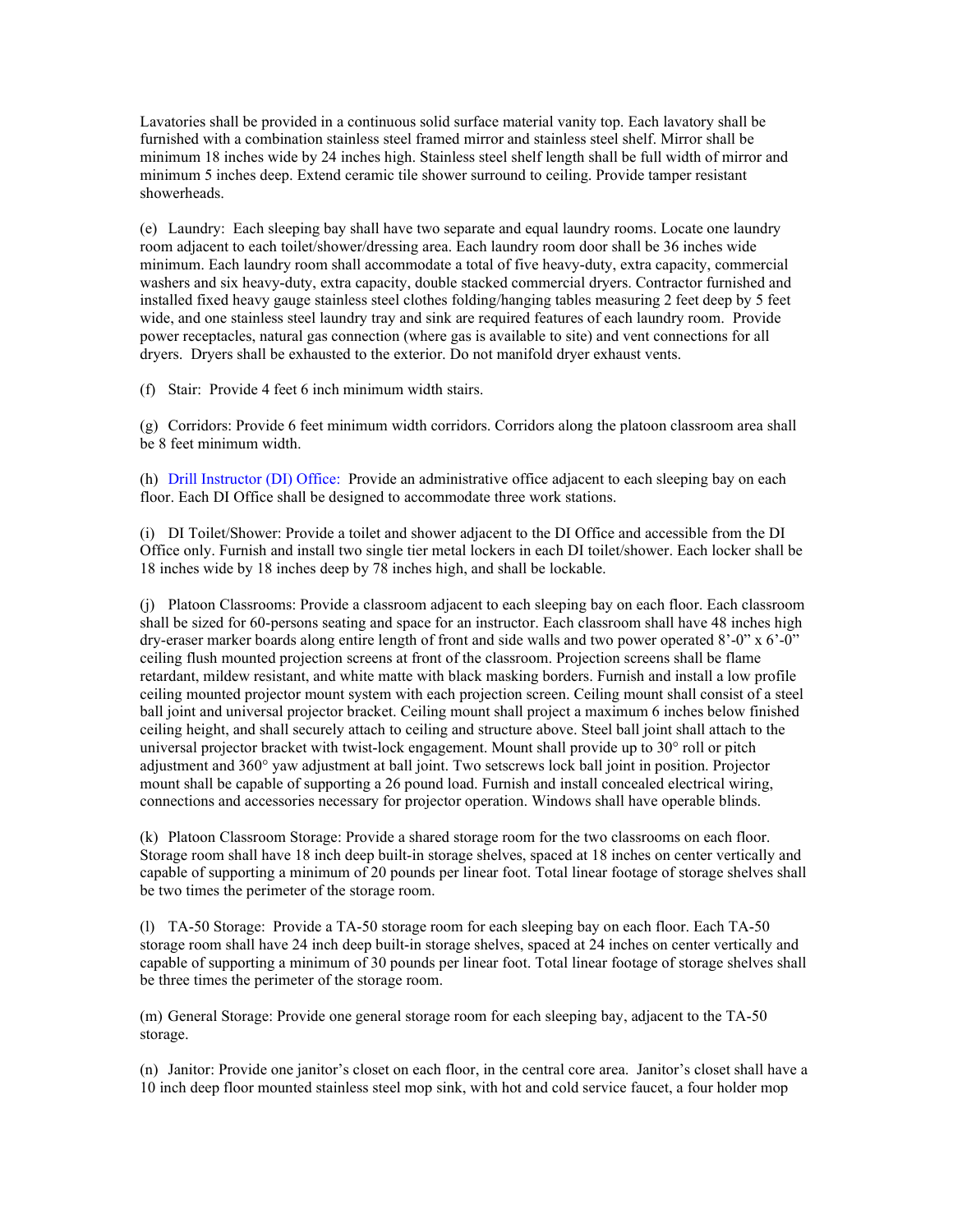rack and two 18 inch deep by 48 inch long heavy duty stainless steel shelves for storage of cleaning supplies. Janitor's closet shall have space for storage of buckets and vacuum.

(o) Mechanical, Electrical, and Telecommunications Rooms: Mechanical rooms shall accommodate space for equipment maintenance/repair access without having to remove other equipment. Mechanical, electrical and telecommunications rooms shall be keyed separately for access by Installation maintenance personnel. First floor exterior access is required for centralized mechanical. All telecommunications rooms shall be conditioned space. Refer to Mechanical, Electrical Telecommunications Sections for additional information.

3.2.2.3 Space Allocation Table

[:img:RBspace.tif]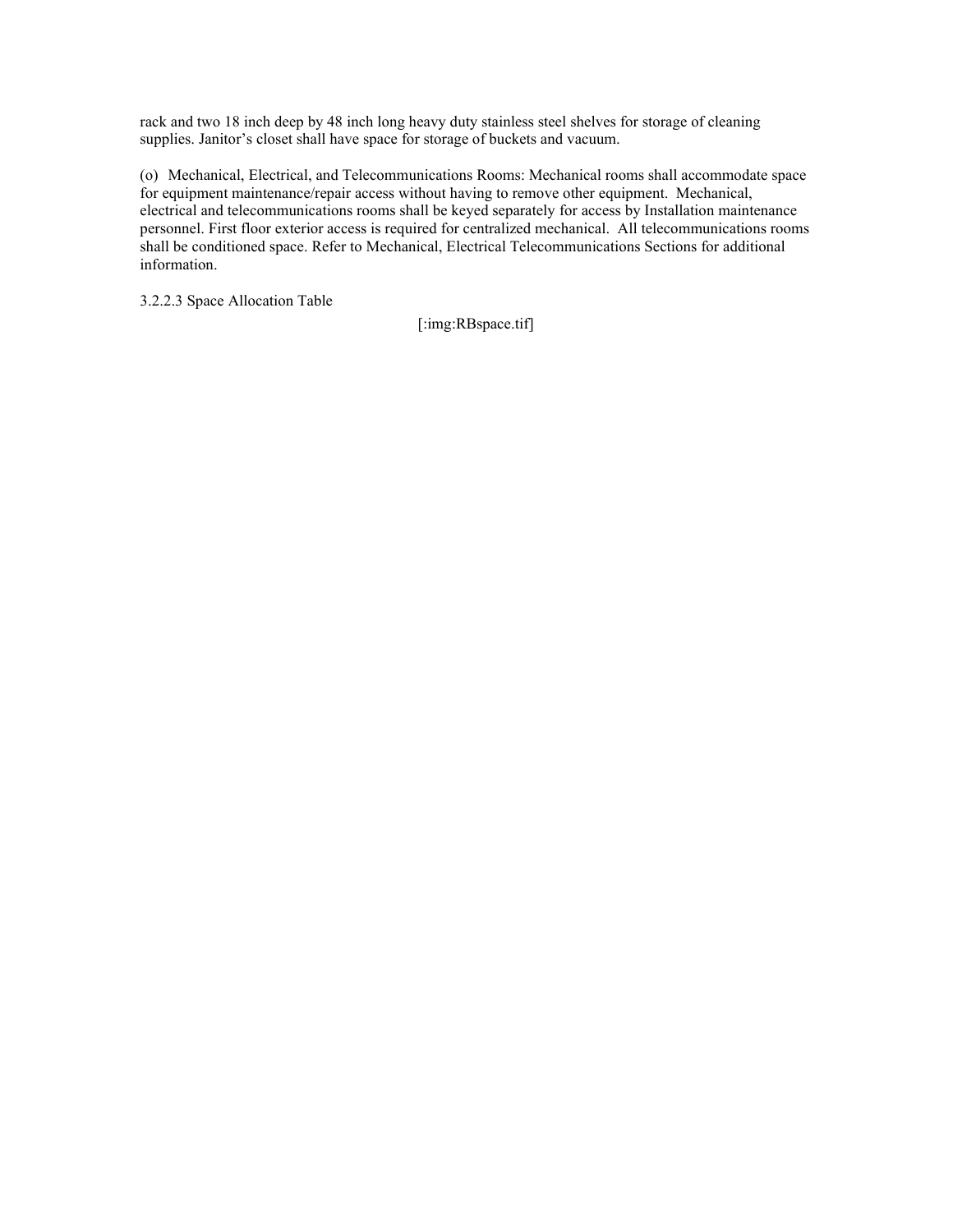| <b>BICOF MINIMUM SQUARE FOOTAGE REQUIREMENTS</b><br><b>NET SQUARE FEET (NSF)</b> |                  |                          |                     |                  |  |  |  |  |  |
|----------------------------------------------------------------------------------|------------------|--------------------------|---------------------|------------------|--|--|--|--|--|
|                                                                                  | 1 <sup>st</sup>  | $2^{nd}$                 | $3^{\text{rd}}$     | <b>TOTAL</b>     |  |  |  |  |  |
|                                                                                  | <b>FLOOR</b>     | <b>FLOOR</b>             | <b>FLOOR</b>        | <b>NSF</b>       |  |  |  |  |  |
| <b>VESTIBULE</b>                                                                 | 195              |                          |                     | 195              |  |  |  |  |  |
| <b>STAIR VESTIBULE</b>                                                           | $165 \times 2$   |                          |                     | 330              |  |  |  |  |  |
| <b>RECEPTION/CQ STATION</b>                                                      | 250              | $\overline{a}$           |                     | $\overline{250}$ |  |  |  |  |  |
| <b>COMPANY COMMANDER (CO)</b>                                                    | 150              | $\overline{\phantom{0}}$ |                     | 150              |  |  |  |  |  |
| <b>EXECUTIVE OFFICER (XO)</b>                                                    | 110              | $\overline{a}$           |                     | 110              |  |  |  |  |  |
| FIRST SERGEANT (1 <sup>st</sup> SGT)                                             | 120              |                          |                     | 120              |  |  |  |  |  |
| <b>TRAININIG OFFICE (TRO)</b>                                                    | 110              | $\overline{\phantom{0}}$ | $\overline{a}$      | 110              |  |  |  |  |  |
| <b>MEN'S TOILET/SHOWER</b>                                                       | <b>AS NEEDED</b> | $\blacksquare$           |                     |                  |  |  |  |  |  |
| <b>WOMEN'S TOILET/SHOWER</b>                                                     | <b>AS NEEDED</b> | ÷,                       |                     |                  |  |  |  |  |  |
| <b>JANITOR</b>                                                                   | 30               | L.                       |                     | $\overline{30}$  |  |  |  |  |  |
| <b>LUGGAGE STORAGE</b>                                                           | 360              |                          |                     | 360              |  |  |  |  |  |
| <b>COMPANY SUPPLY</b>                                                            | 800              |                          |                     | 800              |  |  |  |  |  |
| <b>SECURE STORAGE</b>                                                            | $\overline{245}$ |                          |                     | $\overline{245}$ |  |  |  |  |  |
| <b>MASK STORAGE</b>                                                              | $\overline{200}$ | $\overline{\phantom{0}}$ |                     | $\overline{200}$ |  |  |  |  |  |
| <b>ARMS VAULT</b>                                                                | 380              |                          |                     | 380              |  |  |  |  |  |
| <b>STAIRS</b>                                                                    | <b>AS NEEDED</b> |                          |                     |                  |  |  |  |  |  |
| <b>CORRIDORS</b>                                                                 | <b>AS NEEDED</b> | $\overline{\phantom{0}}$ |                     |                  |  |  |  |  |  |
| <b>QUEUING CORRIDOR</b>                                                          | <b>AS NEEDED</b> |                          |                     |                  |  |  |  |  |  |
| <b>MULTIPURPOSE ROOM</b>                                                         | 890 x 2          | -                        |                     | 1,780            |  |  |  |  |  |
| <b>SCRUB ROOM</b>                                                                | 480 x 2          |                          |                     | 960              |  |  |  |  |  |
| MECHANICAL, ELECTRICAL AND                                                       |                  |                          |                     |                  |  |  |  |  |  |
| <b>TELECOMMUNICATIONS</b>                                                        | <b>AS NEEDED</b> |                          |                     |                  |  |  |  |  |  |
| <b>COVERED TRAINING AREA</b>                                                     | $5,350 \times 2$ |                          |                     | 10,700           |  |  |  |  |  |
|                                                                                  |                  |                          |                     |                  |  |  |  |  |  |
| <b>ENTRY VESTIBULE</b>                                                           |                  | 195                      | 195                 | 390              |  |  |  |  |  |
| <b>STAIR VESTIBULE</b>                                                           |                  | $165 \times 2$           | $\frac{165}{2}$ x 2 | 660              |  |  |  |  |  |
| <b>SLEEPING BAY</b>                                                              |                  | $5,350 \times 2$         | $5,350 \times 2$    | 21,400           |  |  |  |  |  |
| TOILET/SHOWER/DRESSING                                                           |                  | $640 \times 4$           | $640 \times 4$      | 5,120            |  |  |  |  |  |
| <b>LAUNDRY</b>                                                                   |                  | $\frac{160 \times 4}{x}$ | $160 \times 4$      | 1,280            |  |  |  |  |  |
| <b>STAIR</b>                                                                     |                  | <b>AS NEEDED</b>         | <b>AS NEEDED</b>    |                  |  |  |  |  |  |
| <b>CORRIDOR</b>                                                                  |                  | <b>AS NEEDED</b>         | <b>AS NEEDED</b>    |                  |  |  |  |  |  |
| DRILL INSTRUCTOR (DI) OFFICE                                                     |                  | $280 \times 2$           | $280 \times 2$      | 1,120            |  |  |  |  |  |
| DI TOILET/SHOWER                                                                 |                  | 84 x 2                   | 84 X 2              | 336              |  |  |  |  |  |
| PLATOON CLASSROOMS                                                               |                  | $950 \times 2$           | $950 \times 2$      | 3,800            |  |  |  |  |  |
| PLATOON CLASSROOM                                                                |                  |                          |                     |                  |  |  |  |  |  |
| <b>STORAGE</b>                                                                   |                  | 70                       | 70                  | 140              |  |  |  |  |  |
| TA-50 STORAGE                                                                    |                  | 160 X 2                  | 160 X 2             | 640              |  |  |  |  |  |
| <b>GENERAL STORAGE</b>                                                           |                  | 70 X 2                   | 70 X 2              | 280              |  |  |  |  |  |
| <b>JANITOR</b>                                                                   |                  | 30                       | 30                  | 60               |  |  |  |  |  |
| <b>MECHANICAL, ELECTRICAL AND</b>                                                |                  |                          |                     |                  |  |  |  |  |  |
| <b>TELECOMMUNICATIONS</b>                                                        |                  | AS NEEDED                | AS NEEDED           |                  |  |  |  |  |  |

3.2.4. <RBCCP\_NO>NOT USED</RBCCP\_NO><RBCCP>Central Cooling Plant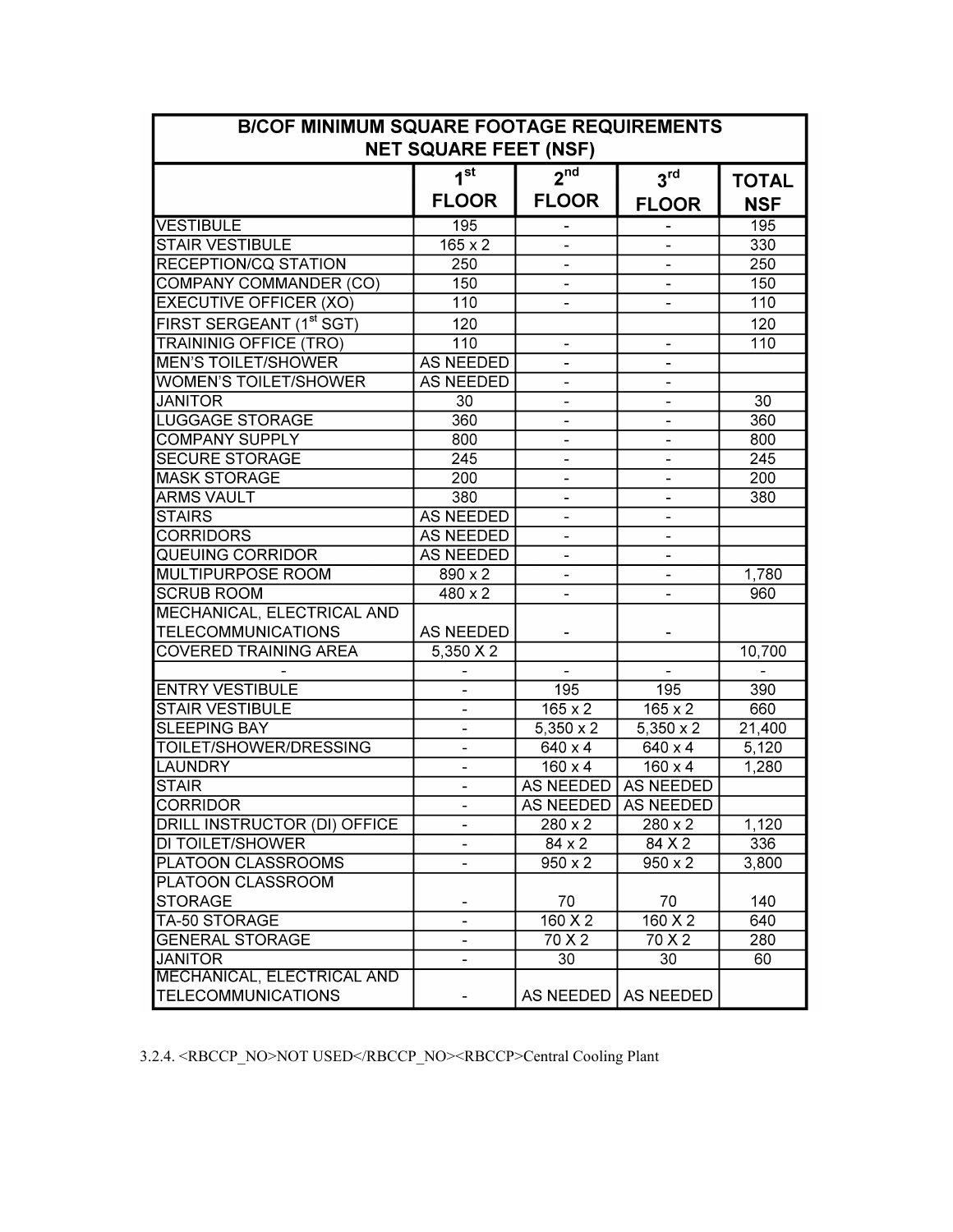Central cooling plant building shall accommodate space for equipment maintenance/repair.</RBCCP>

# 3.3 SITE REQUIREMENTS

3.3.1 Walks: Provide pedestrian walks within the designated construction area and connect to existing sidewalks, where applicable.

(a) Sidewalks shall be a minimum of 6 feet wide. Troop formation sidewalks shall be a minimum of 15 feet wide. Troop formation sidewalks that are also designed to support emergency and service vehicle traffic shall be a minimum of 20 feet wide per NFPA requirements. Walks paralleling buildings shall be located beyond the eave drip line and at least 5 feet from the foundation.

(b) Non-vehicular pedestrian and troop formation sidewalks shall be constructed of Portland Cement Concrete having a minimum nominal thickness of 4 inches. Joint patterns shall be designed in accordance with American Association of State Highway and Transportation Officials (AASHTO) standards and shall be uniform and symmetrical. The length to width ratio shall not exceed 1.25 for non-reinforced pavements.

(c) Troop formation sidewalks designed to support emergency and service vehicle traffic will be considered roadway pavements and shall be designed to meet AASHTO standards. Vehicular supported walks shall be constructed of Portland Cement Concrete having a minimum nominal thickness of 7 inches. Joints shall be designed in accordance with AASHTO standards and shall be uniform and symmetrical. The length to width ratio shall not exceed 1.25 for non-reinforced pavements.

3.3.3 <SITE\_GOV>Not Used</SITE\_GOV><SITE\_DB> Site Structures and Amenities

(a) Dumpster Area: Dumpster enclosure area(s) and screening shall be located, designed and constructed by the Contractor. The Contractor is responsible for locating the dumpster areas in accordance with UFC 4- 010-01 DoD Minimum Antiterrorism Standards for Buildings.

The GFGI dumpsters shall be located outside of restricted areas to allow for servicing activities. Dumpster pads shall be sized to accommodate <TRASH\_DUMP>trash dumpsters only. No recycling dumpsters are required.</TRASH\_DUMP> <RECYC\_DUMP>both trash and recycling dumpsters.</RECYC\_DUMP>. Dumpster screening shall be aesthetically and architecturally compatible with the building it serves and shall be designed in accordance with the Installations guidelines. </SITE\_DB>

3.3.4 <SITE\_GOV>Not Used</SITE\_GOV><SITE\_DB>Site Functional Requirements

(a) Privately Owned Vehicle (POV) Parking: POV parking, within the designated BT Complex construction area, shall be designed and constructed by the Contractor. The location of the POV parking area(s) shall be designed based on the Installation's site constraints. Parking can either be consolidated or spread out along the perimeter of the complex. The Contractor shall ensure that the location of parking complies with UFC 4-010-01. See paragraph 5.2.3 VEHICLE PAVEMENTS for additional information. POV parking shall be provided as follows:

• RB- 18 spaces per 240-man RB

(b) Service Drives: The Contractor shall provide service drives to each building. The drives shall be located in accordance with UFC 4-010-01. Where applicable, access to the drives shall be restricted as required by UFC 4-010-01. The pavement design shall be as required by paragraph 5.2.3 VEHICLE PAVEMENTS. Minimum access drive width shall be 24 feet. Drives shall be provided with curb and gutter. Minimum turning radius shall be designed as required for emergency vehicle access.

(c) Troop Formation/Assembly Areas: Pavements for Troop formation/assembly areas, such as the pavement beneath the outdoor "Covered Assembly Areas" shall be constructed of Portland Cement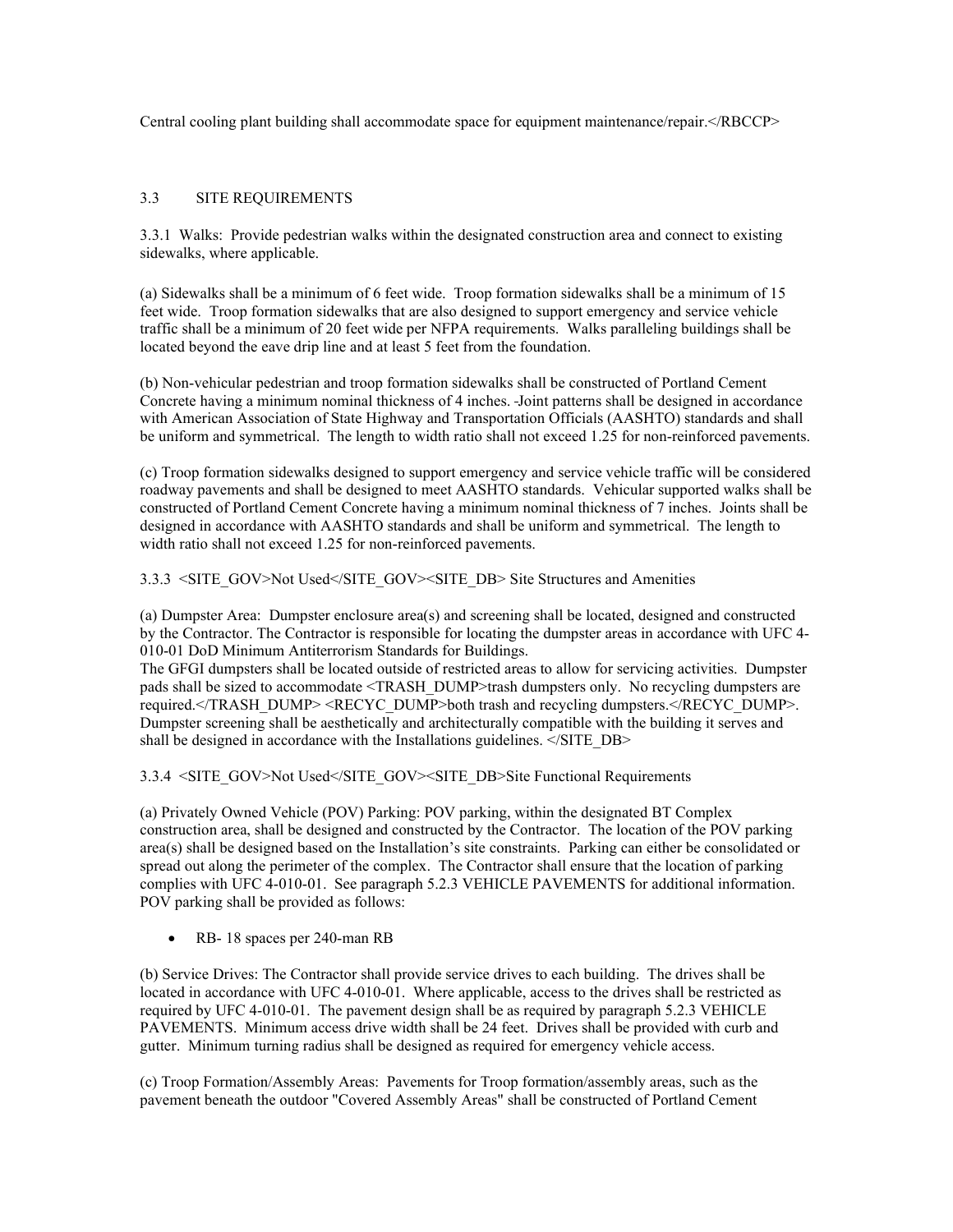Concrete having a minimum nominal thickness of 4 inches. Troop formation areas that are designed to also support emergency and service vehicle traffic will be designed as roadway pavements and designed to meet AASHTO standards. Vehicular supported walks shall be constructed of Portland Cement Concrete having a minimum nominal thickness of 7 inches. Joint patterns shall be designed in accordance with AASHTO standards and shall be uniform and symmetrical. The length to width ratio shall not exceed 1.25 for nonreinforced pavements.

(d) Emergency Vehicle Access: Provide access in accordance with NFPA 1, UFC 3-600-01 and the Installation's requirements. </SITE\_DB>

# 3.4 ARCHITECTURAL REQUIREMENTS

## 3.4.1 Hardware

3.4.1.1 <LOCKBOX\_NO>Not Used</LOCKBOX\_NO><LOCKBOX>Fire Department Secure Lock-Box: [LOCKBOX\_DESCRIPTION] </LOCKBOX>

Finish Hardware: All hardware shall be consistent and shall conform to ANSI/BMHA standards for Grade 1. All requirements for hardware keying shall be coordinated with the Contracting Officer. Hardware finish shall conform to ANSI/BHMA A156 18; finish shall be Code # Extension of the existing installation keying system shall be provided. Installation keying system is Locksets shall have interchangeable cores. Cores shall have no fewer than seven pins. Cores for locksets other than those for mechanical, electrical, and telecommunications rooms shall be manufactured by [KEY\_MANUFACTURER]. Locksets for mechanical, electrical and telecommunications rooms only shall be keyed to the existing Installation utilities master keying system. Deadbolt locks shall be installed on mechanical, electrical and telecommunications rooms keyed to the Installation keying system. Disassembly of knob or lockset shall not be required to remove core from lockset. All locksets and exit devices shall accept same interchangeable cores. Plastic cores are unacceptable. Door hardware and security requirements must be coordinated with the functional requirements, the room-by-room criteria, and the electrical security/fire alarm system requirements of this document. Provide all hardware necessary to meet the requirements of applicable codes for fire doors and exit doors. Provide closers for all doors opening to corridors and as required by codes.

### 3.4.2 Special Acoustical Requirements

3.4.2.1 Exterior walls and roof/floor/ceiling assemblies, doors, windows and interior partitions shall be designed to provide for attenuation of external noise sources such as airfields in accordance with applicable criteria. Provide sound insulation to meet a minimum rating of STC 49 at walls and floor/ceiling assemblies. At interior doors provide solid core wood doors in metal frame with sound insulation to meet a minimum rating of STC 25. In addition to the sound insulation required, video teleconferencing areas shall meet a Noise Criteria (NC) 30 rating in accordance with ASHRAE Fundamentals Handbook. Provide sound insulation to meet a minimum rating of STC 50/IIC 55 at floors separating sleeping spaces.

3.4.2.2 Sound conditions and levels for interior spaces, due to the operation of mechanical and electrical systems and devices, shall not exceed levels as recommended by ASHRAE handbook criteria. Provide acoustical treatment for drain lines and other utilities to prevent noise transmission into the interior of sleeping spaces.

## 3.4.3 Exterior Design Objectives

Provide durable and easily maintainable materials. Do not use exterior materials that require periodic repainting or similar refinishing processes. Material exposed to weather shall be factory pre-finished, integrally colored or provided with intrinsic weathering finish.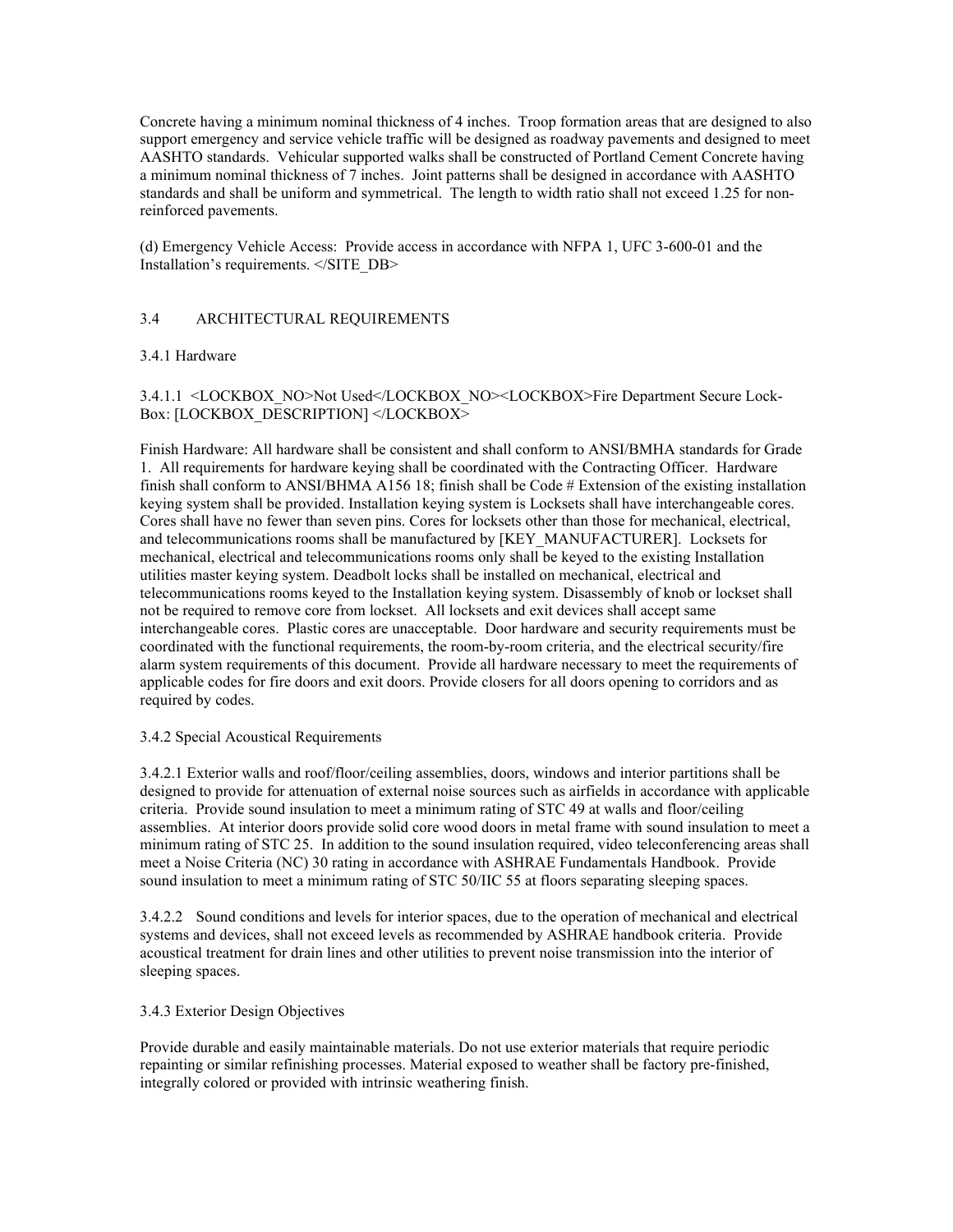3.4.3.1 Exterior Walls: Provide durable materials. Where Exterior Insulation and Finish Systems (EIFS), or any other material except CMU or other Masonry material is used as exterior finish material, it shall be in conjunction with a CMU wainscot. EIFS shall be "high-impact" type and shall be "drainable" type.

3.4.3.2 Roof: Minimum roof slope for membrane roof systems shall be 1/4 inch per foot. Minimum roof slope for pitched roof systems shall be 3 inches per foot.

1. Roof Mounted Equipment: For roof mounted equipment, provide permanent access walkways and platforms to protect roof. Roof mounted equipment on pitched roof systems is unacceptable.

2. Roof access from building exterior is prohibited.

3. Any roof system provided shall include an unconditional warranty of a minimum of 20 years.

3.4.3.3 Trim and Flashing: Gutters, downspouts, and fascias shall be factory pre-finished metal and shall comply with SMACNA Architectural Sheet Metal Manual.

3.4.3.4 Bird Habitat Mitigation: The Contractor shall provide details in the design necessary to eliminate the congregating and nesting of birds at, on, and in the facility.

3.4.3.5 Exterior Doors and Frames:

(1) Main Entrance Doors: Aluminum storefront doors and frames with Architectural Class 1 anodized finish, fully glazed, with medium or wide stile for entry into lobbies or corridors. Provide doors complete with frames, framing members, subframes, transoms, sidelights, trim, applied muntins, and accessories. Framing systems shall have thermal-break design. Storefront systems shall comply with wind-load requirements of applicable codes and criteria including UFC 4-010-01.

(2) Exterior Non-entrance Doors: Exterior doors and frames opening to spaces other than corridors or lobbies shall be galvanized insulated hollow metal and comply with ANSI A250.8/SDI 100. Doors shall be heavy duty (grade 2) insulated with 18-gage steel cladding; top edge closed flush; A60 galvannealed. Frames shall be 12-gauge, with continuously welded mitered corners and seamless face joints. Doors and frames shall be constructed of hot dipped zinc coated steel sheet, complying with ASTM A653, Commercial Steel, Type B, minimum A40 coating weight; factory primed. Fire-rated openings shall comply with applicable codes, and the requirements of the labeling authority. Door and frame installation shall comply with applicable codes and criteria including UFC 4-010-01.

3.4.3.6 Exterior Windows: Provide insulated, high efficiency window systems, with thermally broken frames complying with applicable codes and criteria including UFC 4-010-01. Curtain wall systems shall be capable of withstanding area wind loads, thermal and structural movement required by location and project requirements, and shall comply with applicable codes and criteria including UFC 4-010-01. Window sills shall be designed to discourage bird nesting.

3.4.3.7 Exterior Louvers: Exterior louvers shall have bird screens and shall be designed to exclude winddriven rain. Exterior louvers shall be made to withstand wind loads in accordance with the applicable codes. Wall louvers shall bear the Air Movement & Control Association (AMCA) International certified ratings program seal for air performance and water penetration in accordance with AMCA 500-D and AMCA 511. Louver finish shall be factory applied.

### 3.4.4 Interior Design Objectives

Arrange spaces in an efficient, functional manner. Provide durable materials and furnishings that are easily maintained and replaced. Maximize use of daylighting. Provide interior surfaces that are easy to clean and light in color. Design RB barracks area with a residential ambience.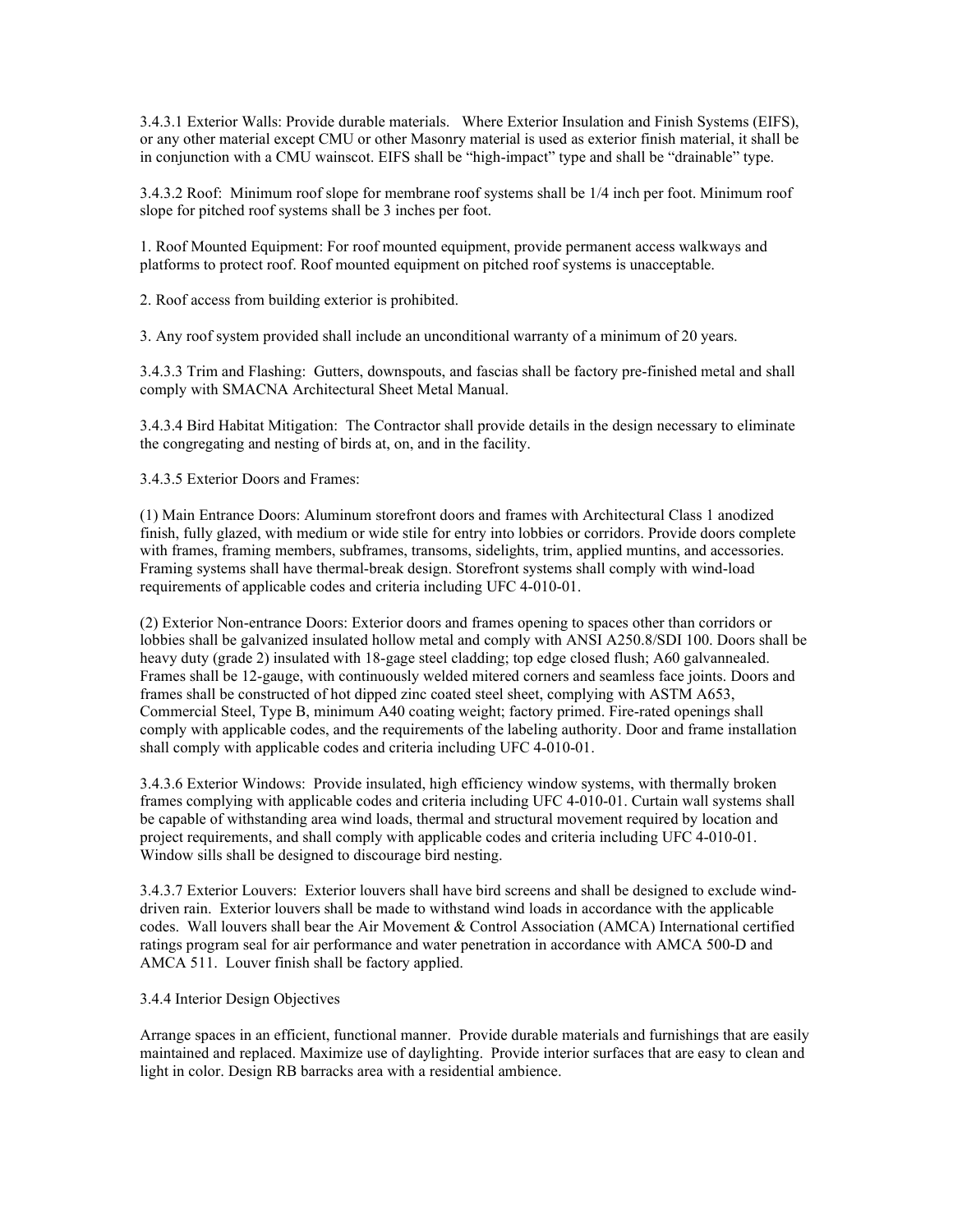3.4.4.1 Signage: Provide room number sign with changeable two-line message strip signage. Changeable message strip signs shall be of same construction as standard room signs to include a clear sleeve that will accept a paper or plastic insert with identifying changeable text. The insert shall be prepared typeset message photographically enlarged to size and mounted on paper card stock.

3.4.4.2 Bulletin Boards: In each RB provide one bulletin board per floor. Locate bulletin board at the main vestibule on the first floor and at the entry vestibule on the second and third floors. Bulletin boards shall be 4 feet high and 6 feet wide. Bulletin boards shall have a header panel and shall have lockable, glazed doors.

3.4.4.3 Corner Guards: Provide surface mounted, high impact resistant, integral color, snap-on type resilient corner guards, extending from floor to ceiling for wall/column outside corners in high traffic areas. Factory fabricated end closure caps shall be furnished for top and bottom of surface mounted corner guards.

3.4.4.4 Chair Rail: Chair rails shall be installed in areas prone to hi-impact use, such as corridors and lobby seating area.

3.4.4.5 Casework: Provide cabinets complying with AWI Quality Standards. Countertops shall have waterfall front edge and integral coved backsplash.

3.4.4.6 Fire Extinguisher Cabinets and Fire Extinguishers: Furnish and install fire extinguisher cabinets and fire extinguishers as required by applicable codes and criteria. Furnish a list of installed fire extinguishers (including location, size and type) to the Contracting Office Representative.

3.4.4.7 Interior Doors and Frames:

1. Provide hollow metal doors, or flush solid core wood doors as required. All door frames shall be hollow metal.

2. Wood Doors: All doors shall be wood doors except noted otherwise Provide flush solid core wood doors conforming to WDMA I.S.-1A. Stile edges shall be non-finger jointed hardwood compatible with face veneer. Provide Architectural Woodwork Institute (AWI) Grade A hardwood face veneer for transparent finished doors.

3. Insulated Hollow Metal Doors: Comply with ANSI A250.8/SDI 100. Doors shall be minimum Level 2, physical performance Level B, Model 2; factory primed. Provide insulated hollow metal doors for utility rooms, storage rooms and bathrooms.

4. Hollow Metal Frames: Comply with ANSI A250.8/SDI 100. Frames shall be minimum Level 2, 16 gauge, with continuously welded mitered corners and seamless face joints; factory primed.

5. Fire-rated and Smoke Control Doors and Frames: Comply with applicable codes, criteria and requirements of labeling authority.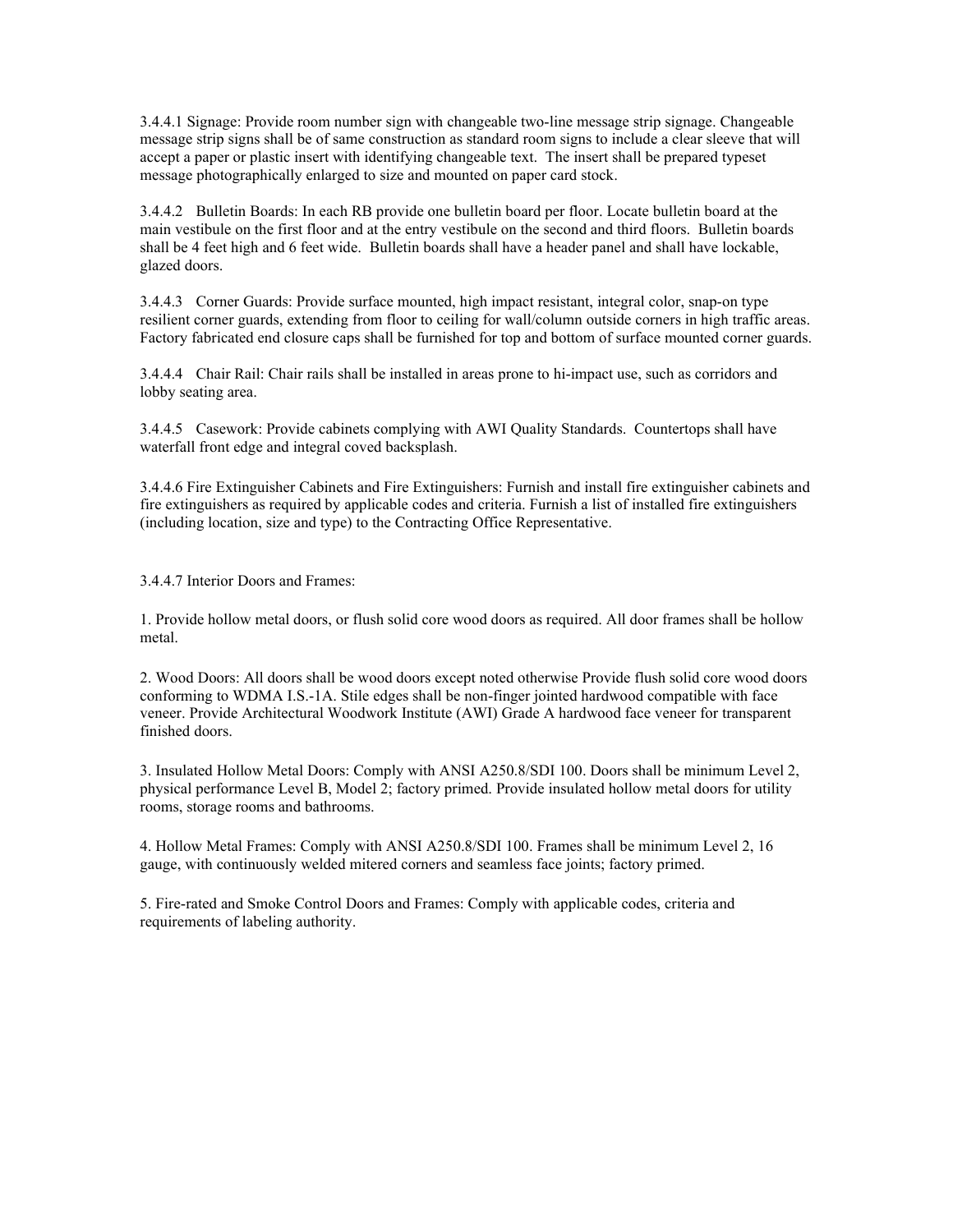6. STC ratings shall be of the sound classification required and shall include the entire door and frame assembly.

3.4.4.8 Window Treatment: Treatment shall be provided in all exterior windows. Uniformity of window covering color and material shall be maintained to the maximum extent possible throughout each building. Window stools shall be minimum  $\frac{1}{2}$  inch thick cast 100 percent acrylic polymer solid surfacing material. Blinds in RB barracks area shall be room darkening mini blinds.

3.4.4.9 Toilet Accessories: Furnish and install the items listed below and all other toilet accessories necessary for a complete and usable facility. All toilet accessories shall be Type 304 stainless steel with satin finish. Toilet accessories shall include the following:

- (a) Toilet/Showers:
- (1) Glass Mirror/Shelf 18 inch by 24 inch glass mirror on stainless steel frame with shelf at each lavatory
- (2) Hands free liquid soap dispenser at each lavatory
- (3) Hands free paper-towel dispenser
- (4) Waste receptacle recessed mounted at each lavatory/toilet area
- (5) Sanitary napkin disposal at each female toilet
- (6) Toilet paper dispenser lockable multiple roll at each toilet
- (7) Sanitary toilet seat cover dispenser at each toilet stall
- (8) Shower curtain rod, extra heavy duty at each shower stall
- (9) Shower curtain, white anti-bacterial nylon/vinyl fabric shower curtain at each shower stall
- $(10)$  Soap dish in shower
- (11) Double robe hook adjacent to shower enclosure entry
- (12) Grab bars as required by ADA
- (b) Sleeping Bay Toilet/Shower/Dressing: Accessories shall include:

(1) Glass Mirror/Shelf – 18 inch by 24 inch glass mirror on stainless steel frame with shelf – at each lavatory

- (2) Hands free liquid soap dispenser at each lavatory
- (3) Hands free paper towel dispenser at each lavatory/toilet area
- (3) Waste receptacle recessed mounted at each lavatory/toilet area
- (4) Sanitary napkin disposal at each toilet, in one toilet wing, in sleeping bay with gender separation wall
- (5) Toilet paper dispenser lockable double toilet paper dispenser at each toilet
- (6) Sanitary toilet seat cover dispenser at each toilet stall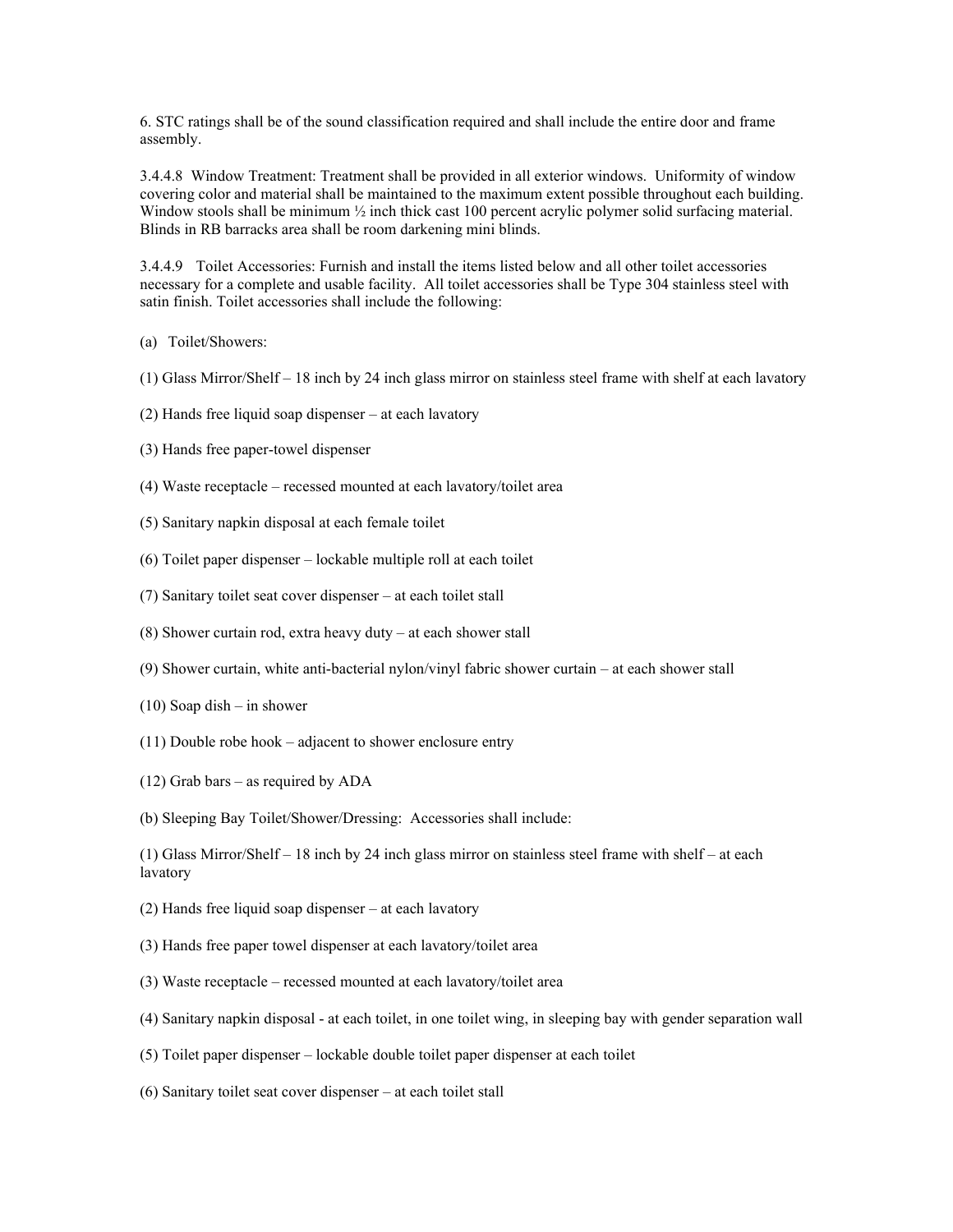- (7) Shower curtain rod, extra heavy duty at each shower stall
- (8) Shower curtain, white anti-bacterial nylon/vinyl fabric shower curtain at each shower stall
- (9) Soap dish in each shower
- (10) Double robe hook at each shower entry
- (11) Combination tumbler/6 toothbrush holder at each lavatory
- (c) Drill Instructor Toilet/Shower

(1) Glass Mirror/Shelf – 18 inch by 24 inch glass mirror on stainless steel frame with shelf – at each lavatory

- (2) Liquid soap dispenser at each lavatory
- (3) Combination paper towel dispenser/waste receptacle recessed mounted at each lavatory/toilet area
- (4) Toilet paper dispenser lockable double toilet paper dispenser at each toilet
- (5) Sanitary toilet seat cover dispenser at each toilet
- (6) Shower curtain rod, extra heavy duty at each shower stall
- (7) Shower curtain, white anti-bacterial nylon/vinyl fabric shower curtain at each shower stall
- (8) Soap dish in each shower
- (9) Double robe hook in each shower dressing area
- (10) Combination tumbler/6 toothbrush holder at each lavatory
- 3.4.5 Finishes

3.4.5.1 Paint

(a) All paints used shall be listed on the "Approved Product List" of the Master Painters Institute (MPI). Application criteria shall be as recommended by MPI guide specifications for the substrate to be painted and the environmental conditions existing at the project site.

(b) Exterior surfaces, except factory pre-finished material or exterior surfaces receiving other finishes shall be painted a minimum of one prime coat and two finish coats. Paints having a lead content over 0.06 percent by weight of nonvolatile content are unacceptable. Paints containing zinc-chromate, strontiumchromate, mercury or mercury compounds, confirmed or suspected human carcinogens shall not be used on this project. Exterior paints and coating products shall be classified as containing low volatile organic compounds (VOCs) in accordance with MPI criteria. Application criteria shall be as recommended by MPI guide specifications. Provide an MPI Gloss Level 5 Finish (semi-gloss), unless otherwise specified.

(c) Interior surfaces, except factory pre-finished material or interior surfaces receiving other finishes, shall be painted a minimum of one prime coat and two finish coats. Paints having a lead content over 0.06 percent by weight of nonvolatile content are unacceptable. Paints containing zinc-chromate, strontiumchromate, mercury or mercury compounds, confirmed or suspected human carcinogens shall not be used on this project. Interior paints and coating products shall contain a maximum level of 150 grams per liter  $(g/l)$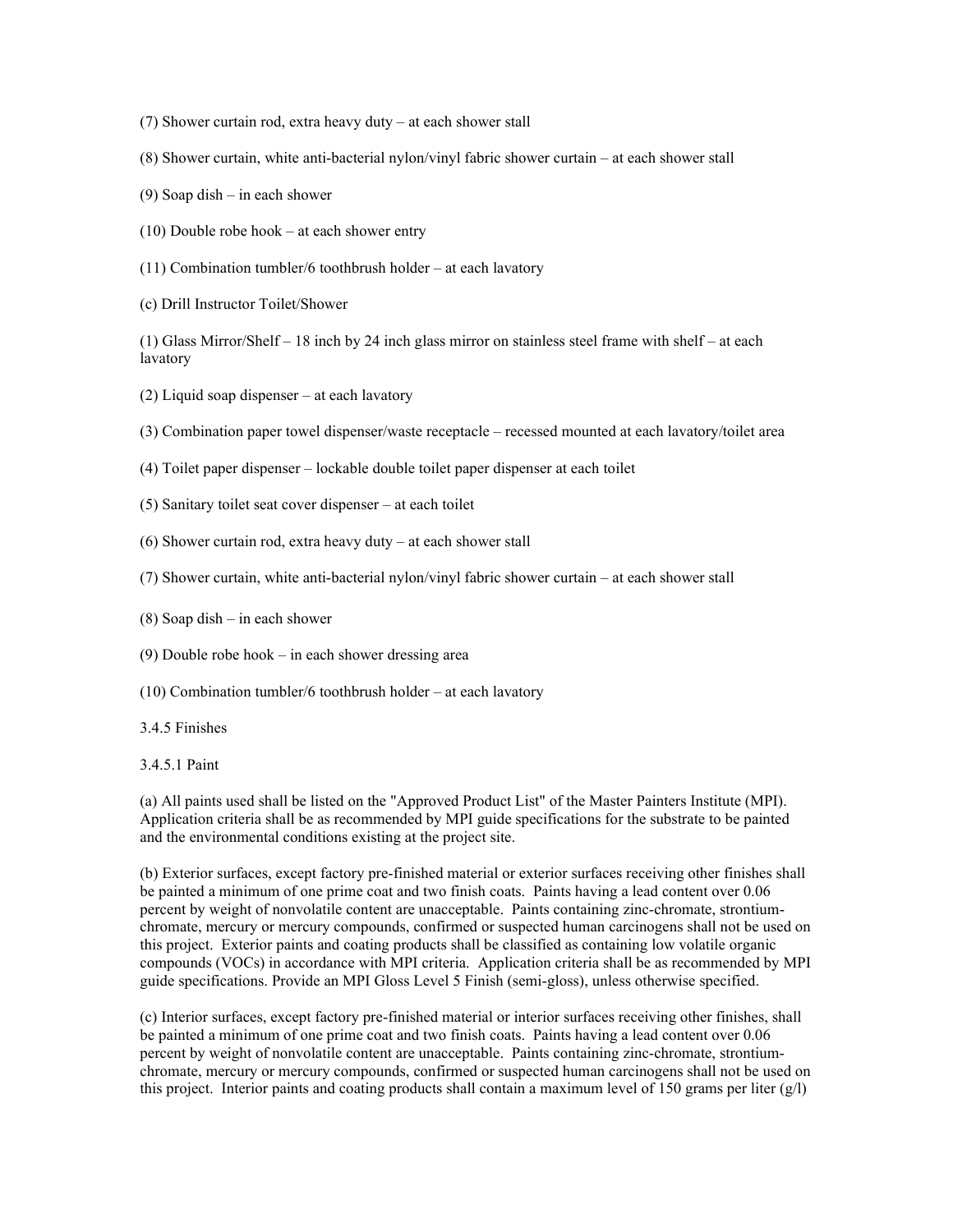of VOCs for non-flat coatings and 50 g/l of VOCs for flat coatings. Provide an MPI Gloss Level 5 Finish (semi-gloss) in wet areas and a flat finish in all other areas.

3.4.5.2 Minimum Interior Finishes-General

(a) Designers are not limited to finishes listed in the following INTERIOR FINISHES table(s) and are encouraged to offer higher quality finishes.

(b) Wall, ceiling and floor finishes and movable partitions shall conform to the requirements of the IBC, NFPA and UFC 3-600-01 Fire Protection Engineering for Facilities. Where code requirements conflict, the most stringent code requirement shall apply.

(c) All walls shall be minimum 5/8" painted gypsum board, except where stated otherwise. Gypsum board shall be paperless gypsum board. Use impact resistant gypsum board in vestibules, corridors, stairs, laundry, vending areas and storage areas.

(d) All ceiling finishes shall be minimum 5/8" painted gypsum board, except where stated otherwise. Gypsum board shall be paperless gypsum board.

3.4.5.3 RB Interior Finishes

[:img:RBfinish.tif] allyson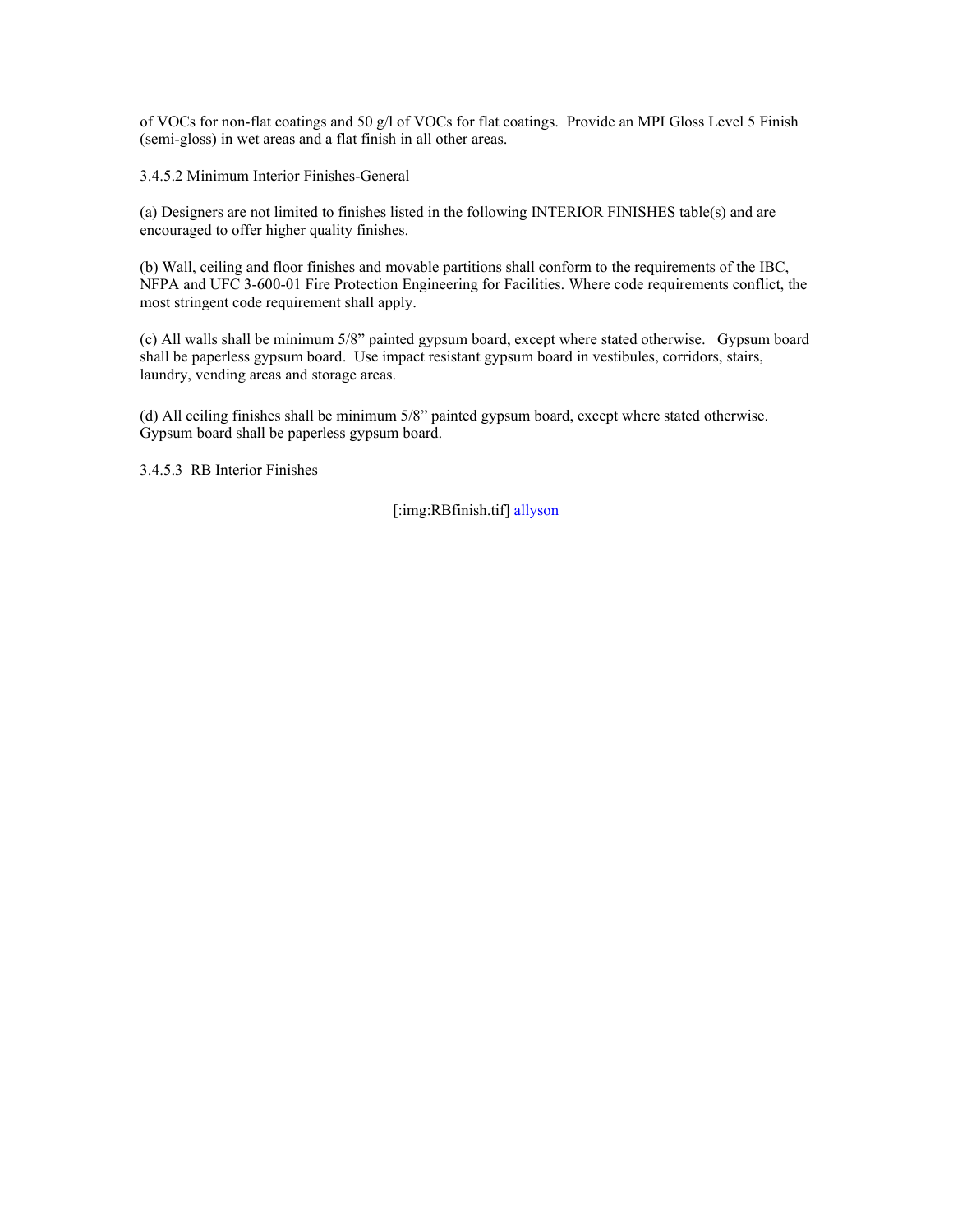|                                             |                    |                          |              |                    |                 |  |                |                          |              |                           | <b>BICOF INTERIOR FINISHES</b>                |                                                |              |  |                          |                         |                 |                |                                              |                      |
|---------------------------------------------|--------------------|--------------------------|--------------|--------------------|-----------------|--|----------------|--------------------------|--------------|---------------------------|-----------------------------------------------|------------------------------------------------|--------------|--|--------------------------|-------------------------|-----------------|----------------|----------------------------------------------|----------------------|
|                                             | <b>Floors</b>      |                          |              |                    |                 |  | <b>Base</b>    | <b>Walls</b>             |              |                           |                                               |                                                | Ceiling      |  |                          |                         |                 | <b>Remarks</b> |                                              |                      |
|                                             | RESILIENT FLOORING | PORCELAIN OR QUARRY TILE | CERAMIC TILE | RECESSED ENTRY MAT | SEALED CONCRETE |  | RESILIENT BASE | PORCELAIN OR QUARRY TILE | CERAMIC TILE | GYPSUM WALL BOARD - PAINT | LAMINATED GLASS, INSUL<br>CURTAIN WALL SYSTEM | FULLY GROUTED REINF, CMU<br>OR REINF. CONCRETE | CERAMIC TILE |  | GYSUM WALL BOARD - PAINT | ACOUSTICAL CEILING TILE | REINF, CONCRETE |                | MINIMUM HEIGHT 8' EXCEPT<br>STATED OTHERWISE | <b>REFER TO NOTE</b> |
| $151$ FLOOR                                 |                    |                          |              |                    |                 |  |                |                          |              |                           |                                               |                                                |              |  |                          |                         |                 |                |                                              |                      |
| <b>VESTIBULE</b>                            |                    | ٠                        |              | $\bullet$          |                 |  |                | $\bullet$                |              | $\bullet$                 | $\bullet$                                     |                                                |              |  | $\bullet$                |                         |                 |                | 9,                                           |                      |
| <b>STAIR VESTIBULE</b>                      | $\bullet$          |                          |              | $\bullet$          |                 |  | $\bullet$      |                          |              | $\bullet$                 |                                               |                                                |              |  | $\bullet$                |                         |                 |                | 9,                                           |                      |
| <b>RECEPTION</b>                            |                    | $\bullet$                |              |                    |                 |  |                | $\bullet$                |              | $\bullet$                 |                                               |                                                |              |  | $\bullet$                |                         |                 |                | $9^\circ$                                    |                      |
| <b>CQ STATION</b>                           |                    | $\bullet$                |              |                    |                 |  |                |                          |              | $\bullet$                 |                                               |                                                |              |  | $\bullet$                |                         |                 |                | 9'                                           |                      |
| СO                                          | $\bullet$          |                          |              |                    |                 |  | $\bullet$      |                          |              | $\bullet$                 |                                               |                                                |              |  |                          | $\bullet$               |                 |                |                                              | NOTE 10              |
| ΧO<br>1 <sup>ST</sup> SGT                   | $\bullet$          |                          |              |                    |                 |  | $\bullet$      |                          |              | $\bullet$                 |                                               |                                                |              |  |                          | $\bullet$               |                 |                |                                              |                      |
|                                             | $\bullet$          |                          |              |                    |                 |  | $\bullet$      |                          |              | $\bullet$                 |                                               |                                                |              |  |                          | $\bullet$               |                 |                |                                              |                      |
| <b>TRO</b><br><b>MEN'S TOILET/SHOWER</b>    | $\bullet$          |                          | $\bullet$    |                    |                 |  | $\bullet$      |                          | $\bullet$    | $\bullet$<br>$\bullet$    |                                               |                                                | $\bullet$    |  | $\bullet$                | $\bullet$               |                 |                |                                              | NOTE 1 AND 4         |
| <b>TOILET/SHOWER</b>                        |                    |                          | ٠            |                    |                 |  |                |                          | $\bullet$    | $\bullet$                 |                                               |                                                | $\bullet$    |  | $\bullet$                |                         |                 |                |                                              | NOTE 1 AND 4         |
| <b>JANITOR</b>                              |                    |                          | ٠            |                    |                 |  |                |                          | ٠            | ٠                         |                                               |                                                | $\bullet$    |  | $\bullet$                |                         |                 |                |                                              | NOTE <sub>2</sub>    |
| <b>LUGGAGE STORAGE</b>                      | $\bullet$          |                          |              |                    |                 |  | $\bullet$      |                          |              | $\bullet$                 |                                               |                                                |              |  | $\bullet$                |                         |                 |                |                                              |                      |
| <b>COMPANY SUPPLY</b>                       | $\bullet$          |                          |              |                    |                 |  | $\bullet$      |                          |              | $\bullet$                 |                                               |                                                |              |  | $\bullet$                |                         |                 |                |                                              |                      |
| <b>SECURE STORAGE</b>                       | $\bullet$          |                          |              |                    |                 |  | $\bullet$      |                          |              | $\bullet$                 |                                               |                                                |              |  | $\bullet$                |                         |                 |                |                                              |                      |
| <b>MASK STORAGE</b>                         | $\bullet$          |                          |              |                    |                 |  | $\bullet$      |                          |              | $\bullet$                 |                                               |                                                |              |  | $\bullet$                |                         |                 |                |                                              |                      |
| <b>ARMS VAULT</b>                           |                    |                          |              |                    | ٠               |  | $\bullet$      |                          |              |                           |                                               | ٠                                              |              |  |                          |                         | ٠               |                |                                              |                      |
| <b>STAIRS</b><br><b>CORRIDORS</b>           | $\bullet$          |                          |              |                    | $\bullet$       |  | $\bullet$      | ٠                        |              | $\bullet$                 | ٠                                             |                                                |              |  | $\bullet$<br>$\bullet$   |                         |                 |                | $9^{\circ}$                                  | NOTE 6               |
| <b>QUEUING CORRIDOR</b>                     |                    | ٠<br>$\bullet$           |              |                    |                 |  |                | $\bullet$                |              | $\bullet$<br>$\bullet$    |                                               |                                                |              |  | $\bullet$                |                         |                 |                | $9^{\circ}$                                  |                      |
| <b>MULTIPURPOSE ROOM</b>                    | $\bullet$          |                          |              |                    |                 |  | $\bullet$      |                          |              | $\bullet$                 |                                               |                                                |              |  | $\bullet$                |                         |                 |                | 9'                                           |                      |
| <b>SCRUB ROOM</b>                           |                    |                          | ٠            |                    |                 |  |                |                          | $\bullet$    | $\bullet$                 |                                               |                                                | ٠            |  | $\bullet$                |                         |                 |                | 9'                                           | NOTE 4 AND 8         |
| MECHANICAL                                  |                    |                          |              |                    | $\bullet$       |  | $\bullet$      |                          |              | $\bullet$                 |                                               |                                                |              |  | $\bullet$                |                         |                 |                |                                              | NOTE 9               |
| <b>ELECTRICAL</b>                           |                    |                          |              |                    | $\bullet$       |  | $\bullet$      |                          |              | $\bullet$                 |                                               |                                                |              |  | $\bullet$                |                         |                 |                |                                              |                      |
| TELECOM.                                    | $\bullet$          |                          |              |                    |                 |  | $\bullet$      |                          |              | $\bullet$                 |                                               |                                                |              |  | $\bullet$                |                         |                 |                |                                              |                      |
| <b>COVERED TRAINING</b><br><b>AREA</b>      |                    |                          |              |                    | ٠               |  |                |                          |              |                           |                                               |                                                |              |  |                          |                         |                 |                | 9'                                           | NOTE <sub>7</sub>    |
|                                             |                    |                          |              |                    |                 |  |                |                          |              |                           |                                               |                                                |              |  |                          |                         |                 |                |                                              |                      |
| 2 <sup>nd</sup> and 3 <sup>rd</sup> FLOOR   |                    |                          |              |                    |                 |  |                |                          |              |                           |                                               |                                                |              |  |                          |                         |                 |                |                                              |                      |
| <b>ENTRY VESTIBULE</b>                      |                    | ٠                        |              |                    |                 |  |                | ٠                        |              | $\bullet$                 | $\bullet$                                     |                                                |              |  | $\bullet$                |                         |                 |                | 9,                                           |                      |
| <b>STAIR VESTIBULE</b>                      | $\bullet$          |                          |              |                    |                 |  | $\bullet$      |                          |              | $\bullet$                 |                                               |                                                |              |  | $\bullet$                |                         |                 |                | 9'                                           |                      |
| <b>SLEEPING BAY</b><br>TOILET/SHOWER/DRESSI | $\bullet$          |                          |              |                    |                 |  | $\bullet$      |                          |              | $\bullet$                 |                                               |                                                |              |  | $\bullet$                |                         |                 |                | 9'                                           |                      |
| <b>NG</b>                                   |                    |                          | $\bullet$    |                    |                 |  |                |                          | ٠            | $\bullet$                 |                                               |                                                | $\bullet$    |  | $\bullet$                |                         |                 |                |                                              | NOTE 1 AND 4         |
| <b>LAUNDRY</b>                              |                    | $\bullet$                |              |                    |                 |  |                | $\bullet$                |              | $\bullet$                 |                                               |                                                |              |  | $\bullet$                |                         |                 |                |                                              | NOTE <sub>4</sub>    |
| <b>STAIR</b>                                | $\bullet$          |                          |              |                    | $\bullet$       |  | $\bullet$      |                          |              | $\bullet$                 | ٠                                             |                                                |              |  | $\bullet$                |                         |                 |                |                                              | NOTE 6               |
| <b>CORRIDOR</b>                             |                    | $\bullet$                |              |                    |                 |  |                | $\bullet$                |              | $\bullet$                 |                                               |                                                |              |  | $\bullet$                |                         |                 |                | 9'                                           |                      |
| <b>DI OFFICE</b>                            | $\bullet$          |                          |              |                    |                 |  | $\bullet$      |                          |              | $\bullet$                 |                                               |                                                |              |  |                          | $\bullet$               |                 |                |                                              |                      |
| DI TOILET/SHOWER                            |                    |                          | $\bullet$    |                    |                 |  |                |                          | $\bullet$    | $\bullet$                 |                                               |                                                | $\bullet$    |  | $\bullet$                |                         |                 |                |                                              | NOTE 1 AND 4         |
| <b>PLATOON CLASSROOMS</b>                   | $\bullet$          |                          |              |                    |                 |  |                | ٠                        |              | $\bullet$                 |                                               |                                                |              |  |                          | $\bullet$               |                 |                | 10'                                          |                      |
| <b>STORAGE</b>                              | $\bullet$          |                          |              |                    |                 |  | $\bullet$      |                          |              | $\bullet$                 |                                               |                                                |              |  | $\bullet$                |                         |                 |                |                                              |                      |
| TA-50 STORAGE                               | $\bullet$          |                          |              |                    |                 |  | $\bullet$      |                          |              | $\bullet$                 |                                               |                                                |              |  | $\bullet$                |                         |                 |                |                                              |                      |
|                                             |                    |                          |              |                    |                 |  |                |                          |              |                           |                                               |                                                |              |  |                          |                         |                 |                |                                              |                      |
| <b>GENERAL STORAGE</b>                      | $\bullet$          |                          |              |                    |                 |  | $\bullet$      |                          |              | $\bullet$                 |                                               |                                                |              |  | $\bullet$                |                         |                 |                |                                              |                      |
| <b>JANITOR</b>                              |                    |                          |              |                    |                 |  |                |                          |              |                           |                                               |                                                |              |  |                          |                         |                 |                |                                              | NOTE <sub>2</sub>    |
| <b>MECHANICAL</b>                           | $\bullet$          |                          | $\bullet$    |                    |                 |  | $\bullet$      |                          | $\bullet$    | $\bullet$<br>$\bullet$    |                                               |                                                | $\bullet$    |  | $\bullet$<br>$\bullet$   |                         |                 |                |                                              | NOTE 9               |
|                                             |                    |                          |              |                    |                 |  |                |                          |              |                           |                                               |                                                |              |  |                          |                         |                 |                |                                              |                      |
| ELECTRICAL                                  | ٠                  |                          |              |                    |                 |  | ٠              |                          |              | ٠                         |                                               |                                                |              |  | ٠                        |                         |                 |                |                                              |                      |
| ITELECOM.                                   | $\bullet$          |                          |              |                    |                 |  | $\bullet$      |                          |              | $\bullet$                 |                                               |                                                |              |  | $\bullet$                |                         |                 |                |                                              |                      |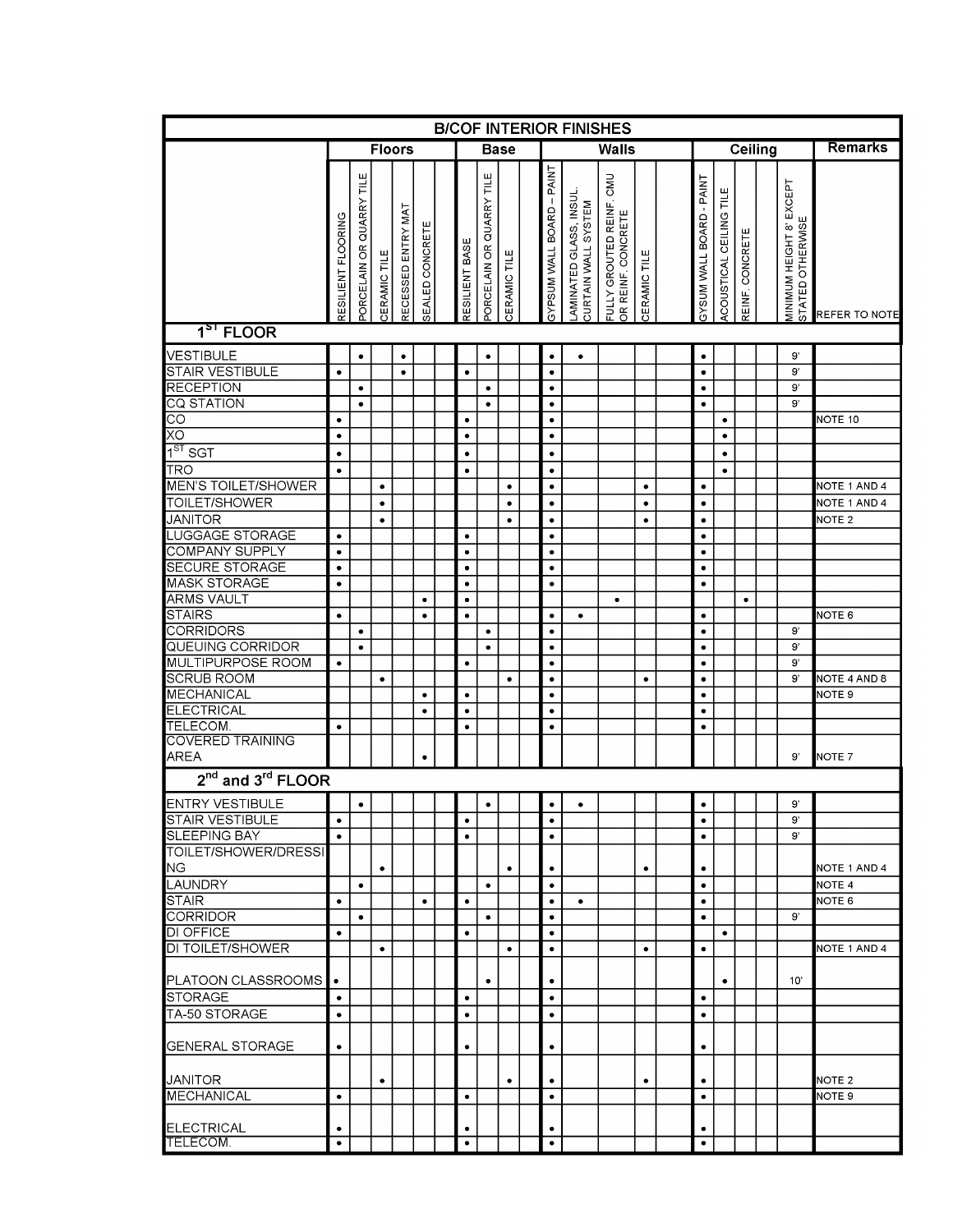[:img:RBfinish2.tif]

| 1. ALL WET WALLS IN TOILET ROOMS SHALL HAVE 4'-0" HIGH CERAMIC TILE WAINSCOT. ALL SHOWERS SHALL<br><b>I</b> HAVE FULL HEIGHT CERAMIC TILE WALLS. VANITY TOPS SHALL BE CAST 100 PERCENT ACRYLIC POLYMER SOLID<br>ISURFACING MATERIAL WITH WATERFALL FRONT EDGE AND INTEGRAL COVED BACKSPLASH. |
|----------------------------------------------------------------------------------------------------------------------------------------------------------------------------------------------------------------------------------------------------------------------------------------------|
| 2. WALLS ADJACENT TO JANITOR'S SINK SHALL HAVE A 4'-0" HIGH CERAMIC TILE WAINSCOT.                                                                                                                                                                                                           |
| <b>3 NOT USED</b>                                                                                                                                                                                                                                                                            |
| 4. ALL COUNTERS SHALL HAVE A MINIMUM OF 4" HIGH BACKSPLASH.                                                                                                                                                                                                                                  |
| 5. NOT USED                                                                                                                                                                                                                                                                                  |
| <b>I</b> 6. RISERS SHALL BE PAINTED STEEL. STAIR LANDINGS AND TREADS SHALL HAVE RESILIENT FLOORING OR<br><b>I</b> SEALED CONCRETE. PROVIDE TREADS WITH SLIP RESISTANT NOSING.                                                                                                                |
| <b>7. PAINT STRUCTURE.</b>                                                                                                                                                                                                                                                                   |
| B. PROVIDE 6'-0" HIGH CERAMIC TILE WAINSCOT ON ALL WALLS                                                                                                                                                                                                                                     |
| 9. CEILING MAY BE PAINTED EXPOSED STRUCTURE IF ALLOWED BY APPLICABLE CODE                                                                                                                                                                                                                    |
| <b>110. EXTEND PARTITIONS TO DECK. PROVIDE SOUND INSULATION TO MEET A MINIMUM STC RATING OF 49 AT</b>                                                                                                                                                                                        |
| <b>I</b> WALLS AND A STC OF 28 AT DOORS.                                                                                                                                                                                                                                                     |

## 3.5 STRUCTURAL REQUIREMENTS

*Design and construct as a complete system in accordance with APPLICABLE CRITERIA.*

3.5.1 Live Loads

(b) Slab On Grade

(c) Barracks Bays w/o Partitioned Rooms 80 psf

(a) Elevated Slabs 60 pounds per square foot (psf) minimum<br>
(b) Slab On Grade 150 psf minimum

(d) Centralized Laundry Area 150 psf, (but not less than actual equipment loads)

### 3.6 MECHANICAL REQUIREMENTS

### 3.6.1 Plumbing

3.6.1.1 Domestic water heating system shall be sized in accordance with UFC 3-420-01, Appendix E, except as amended herein. Hot water consumption shall be based on 2 gpm per shower head with a delivered temperature of 110 deg F. Peak period duration shall be 19 minutes (3 groups with 5 minutes of shower operation each and 2 minutes of transition between groups). In addition to simultaneous shower operation, all lavatories and washing machine demand must be included without diversity. Hot water storage capacity shall be based on 75% usable storage and a storage temperature of 140 deg F. Domestic hot water shall be provided by separate water heating boiler and tank systems or storage water heating systems, located within the barracks mechanical rooms.

Domestic hot and cold water pipe sizing shall be based on all fixtures operating simultaneously. Waste stacks, building waste drains, venting and lift stations shall be sized with consideration to the increased flow rates as well.

Domestic hot and cold water hose bibs shall be provided in laundry rooms and latrines for use in area cleanup/wash down.

Shower heads and lavatory faucets shall be water conserving type with a maximum rated flow rate of 2.0 gpm or less. Urinals shall be the waterless type. Water closets shall be the siphon jet, flush valve type. All water closet and lavatory fixtures shall be hands free type operation.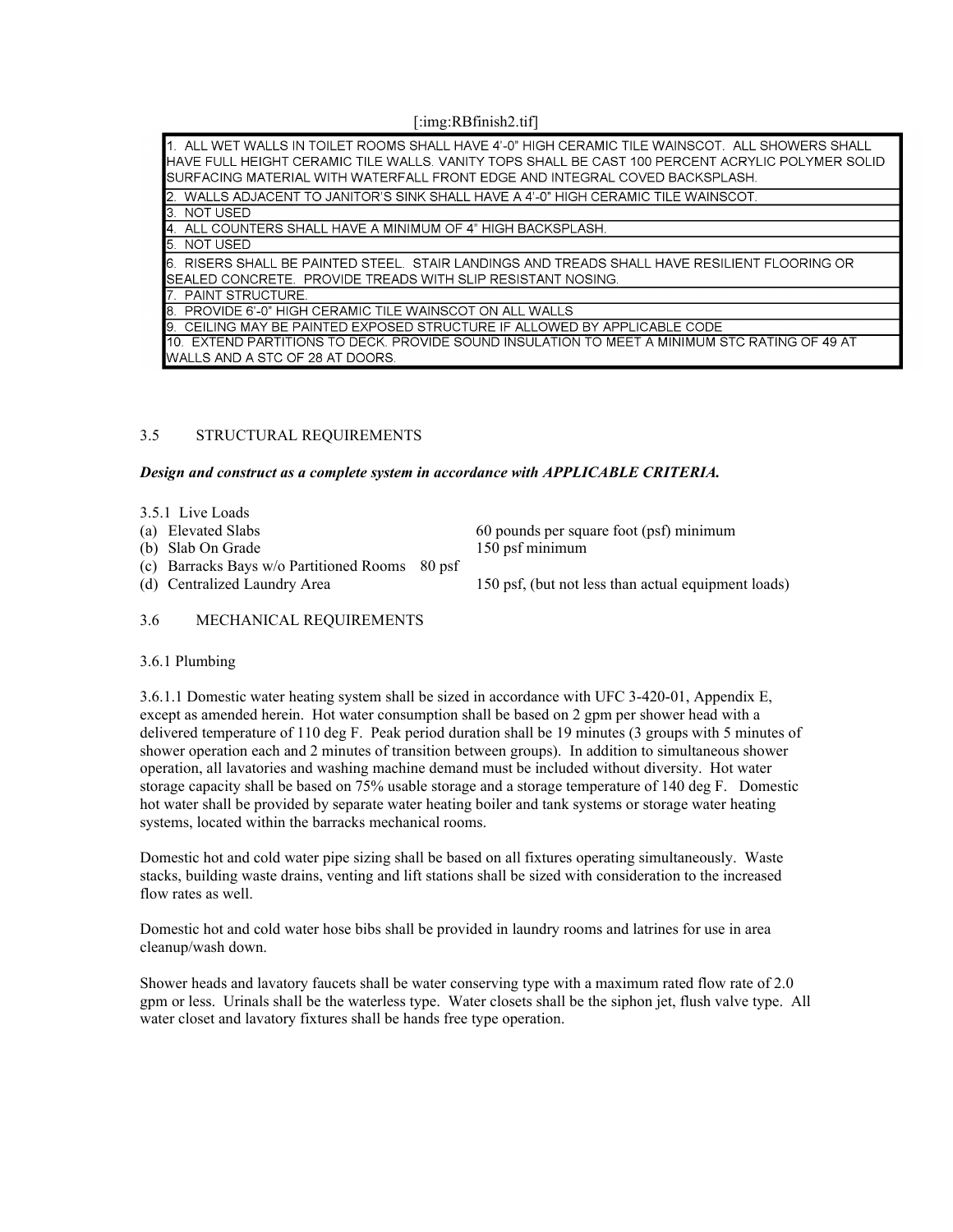3.6.1.2 Provide scrub room and boot wash drains with easily maintainable sand interceptors.

3.6.1.3 Laundry facilities shall be considered commercial laundries with respect to the International Plumbing Code (IPC) and shall be provided with easily maintainable solids interceptor(s) in accordance with the IPC.

3.6.1.4 <RBCCP\_NO>Not Used</RBCCP\_NO><RBCCP>The central cooling plant shall have all necessary plumbing to allow for make-up water, maintenance, leakage and condensate drainage, blowdown drainage, and anything else necessary for a fully functional and maintainable central cooling plant .</RBCCP>

3.6.2 Heating, Ventilating and Air-Conditioning (HVAC)

3.6.2.1 All HVAC air handling units shall be located in mechanical equipment rooms accessible through equipment room doors. Mechanical rooms shall be sized for ease of service and maintenance of equipment. Access for maintenance shall not require entry into the sleeping bays or classrooms. Air filters shall be located in duct or unit mounted filter boxes within the mechanical room.

HVAC system selection shall be in accordance to ASHRAE 90.1. The HVAC system shall provide continuous outside air ventilation to each space and centralized exhaust systems with heat recovery between exhaust and the incoming outside air.

Storage and laundry spaces may be served by single zone heating and ventilating fan coil and/or forced air systems, respectively. Laundry rooms must be provided with sufficient tempered makeup air either from transfer air via the air handling systems serving the living/sleeping modules or their own air handling systems. Storage and electrical spaces must be ventilated to limit summer interior temperatures and minimally heated (45 deg F). Communications spaces require separate cooling (24 hour cooling if required by the Installation Directorate of Information Management (DOIM) or similar organization).

HVAC design loads must include plug loads of 6 watts/sf in classrooms and 1.5 watts/sf in sleeping bays. HVAC design loads must also account for surge population in sleeping bays and classrooms.

3.6.2.2 Heating, mechanical ventilation and air-conditioning shall be in accordance with ASHRAE Standard 62; design supply air volumes in occupied spaces shall be not less than 0.8 cubic feet/minute/square foot (cfm/sq. ft). Heating and cooling load calculations shall allow for a minimum of 0.3 air changes per hour from incidental infiltration for all building spaces. For severe winter climatic areas incorporation of low intensity, gas-fired infrared heating systems may be considered for adjoining covered training or assembly areas.

Continuous ventilation air must be provided throughout each building for indoor air quality, building pressurization, and makeup of exhausted air. Exhaust airflows and people ventilation shall be provided as required by ASHRAE Standard 62. In sleeping areas, provide either 15 cubic feet/min./person or 10% of supply airflow for building pressurization plus makeup air for all exhausts, whichever is greater. Exhaust calculations shall include all dryers on at same time (200 cubic feet/min./dryer) and exhaust for shower, drying areas and toilet exhaust, etc. The overall building shall be positively pressurized by approximately 10% to exclude unplanned infiltration. All ventilation air shall be provided using one or more dedicated outdoor air units. Dedicated outdoor air units shall continuously supply dehumidified, tempered air to the building. Supply air conditions from the dedicated outdoor air unit(s) shall be between 70 and 75 degrees F dry bulb and no greater than 51 degrees F dew point.

3.6.2.3 For purposes of prevention of respiratory illness, supply and return air in sleeping bays must be arranged to prevent air movement across multiple bunks. Supply and return air must be ducted to air distribution devices located between every other bunk.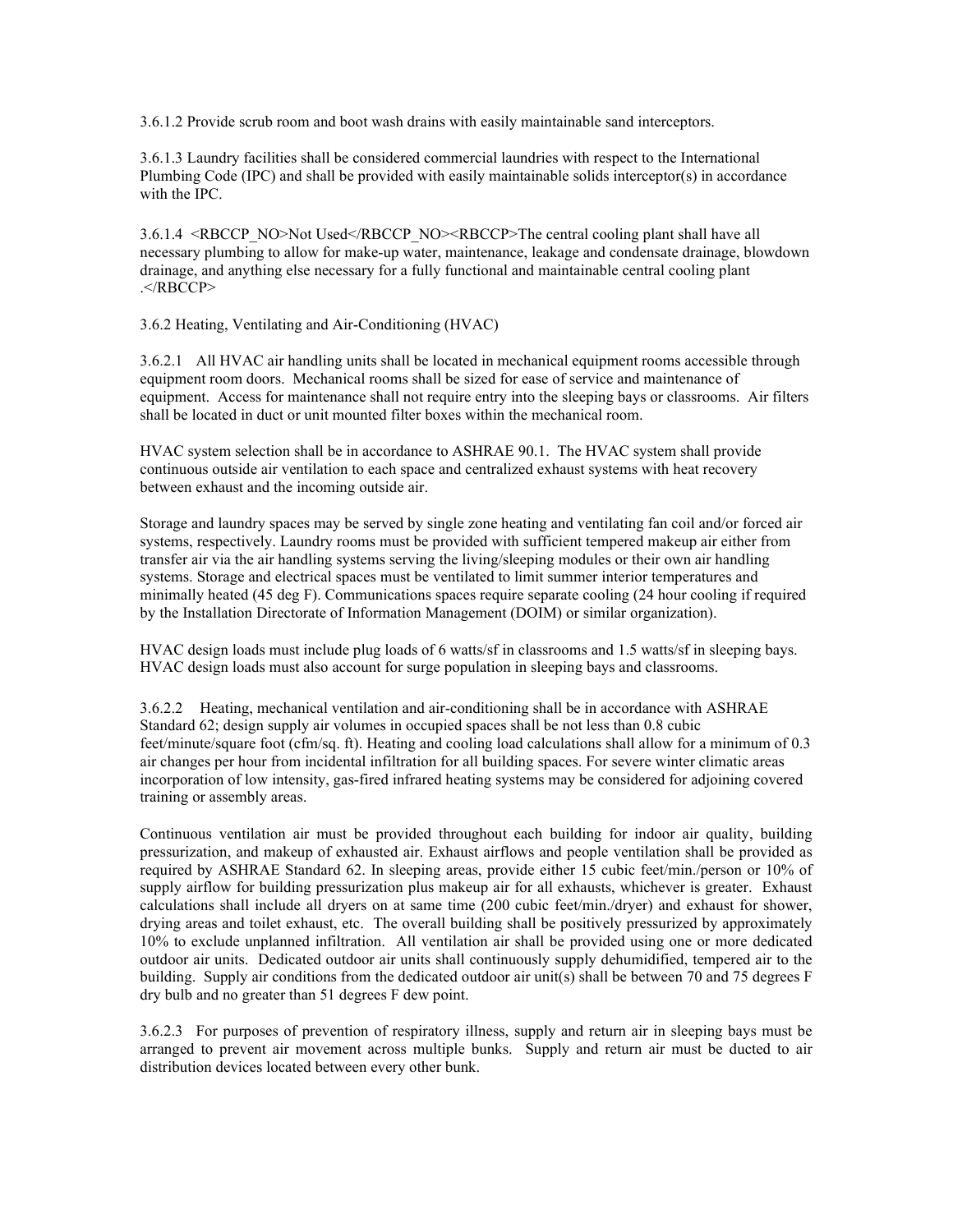Ductwork in sleeping bays shall be designed to prevent placement or concealment of contraband. Round ductwork is recommended. Ductwork and controls shall also be designed to provide two separate zones within each sleeping bay such that a longitudinal privacy partition may be installed to divide the bay.

For freeze protection, air handling unit heating coils shall either be placed in the pre-heating position or preheating coils shall be provided where mixed air temperature may fall below design cooling supply air temperatures or less than 45 degrees F or where stratification may occur. Freeze protection provisions shall be specifically documented.

3.6.2.4 HVAC controls shall be in accordance with UFC 3-410-02A. Building and central plant HVAC controls shall be fully integrated and connected to any existing post-wide Utility Monitoring and Control System (UMCS). The UMCS shall be able to monitor, and either directly or indirectly control HVAC systems as required by the installation.

Building HVAC air handling systems shall incorporate controls for temperature or enthalpy based all-air economizers (type & controls per ASHRAE Std 90.1 and be able to set occupied spaces in setback or setup temperature modes to conserve energy.

Due to possible fluctuations in trainee populations, HVAC controls must incorporate controls software and hardware to facilitate building or space shutdown or reduced utilization at various times during the year. During unoccupied times buildings or spaces must continue to be minimally heated (55 deg F), cooled (85 deg F dry bulb, 55 deg dew point) and ventilated (0.06 cfm/sf) to conserve energy, preclude molding problems, etc.

## 3.6.3 Fire Protection

Fire suppression systems shall be designed in accordance with the latest edition of UFC 3-600-01. However, the B/COF shall be classified as mission essential and shall be provided with sprinkler protection regardless of other criteria or code provisions. The facility shall be protected throughout by a complete automatic sprinkler system. Fire alarm systems shall be addressable type with addressable devices. The type, function and location of the fire alarm annunciator shall be coordinated with the local authority having jurisdiction.

# 3.7 ELECTRICAL AND TELECOMMUNICATIONS REQUIREMENTS

Select electrical characteristics of the power system to provide a safe, efficient, and economical distribution of power based upon the size and types of loads to be served. Use distribution and utilization voltages of the highest level that is practical for the load to be served. The effect of nonlinear loads such as computers, other electronic equipment and electronic ballasts shall be considered and accommodated as necessary. Voltage drop shall not exceed the maximum allowed per ASHRAE 90.1. Transient voltage surge protection shall be provided for B/COFs.

# 3.7.1 Power

Power shall be provided for all installed equipment requiring power including all Government Furnished Contractor Installed equipment and all GFGI equipment. Power poles are not allowed.

3.7.1.1Duplex receptacles shall be provided per NFPA 70 and in conjunction with the proposed equipment and furniture layouts.

3.7.1.2 Each CATV outlet shall have a duplex receptacle mounted adjacent to it.

3.7.1.3 In addition to receptacles required elsewhere in the RFP provide one duplex receptacle per wall in all normally occupied spaces unless otherwise noted.

3.7.1.4 For housekeeping purposes provide a minimum of one 120-volt, 20A duplex receptacle per corridor. No point along corridor wall at 18 inches above finished floor shall be more than 25 feet from a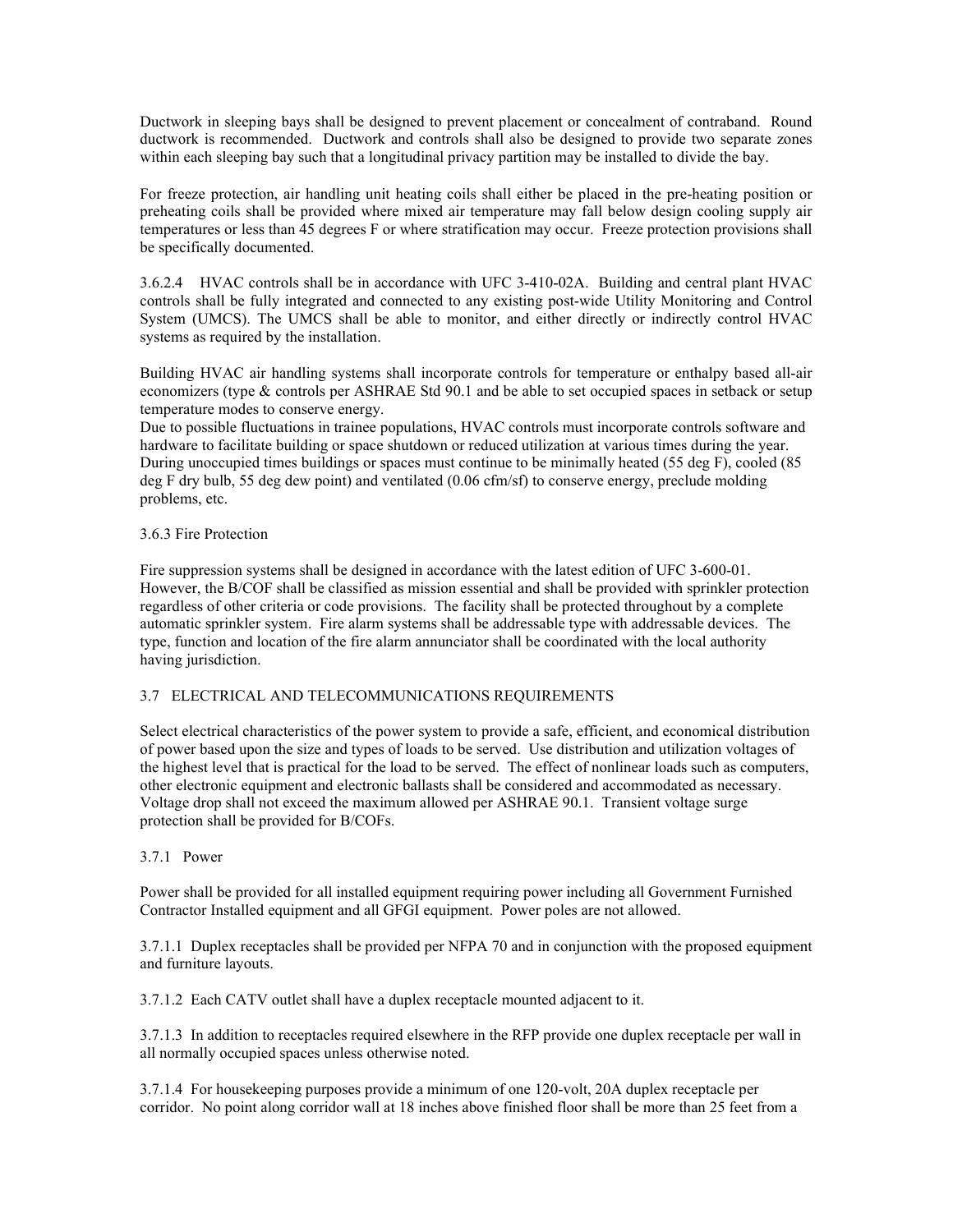receptacle. Provide a minimum of one 120 volt, 20A duplex receptacle in the lobby for housekeeping purposes.

3.7.1.5 Provide duplex receptacles mounted adjacent to lavatories. A minimum of one for every two adjacent lavatories shall be provided. Where toilet has only one lavatory, provide a receptacle.

3.7.1.6 In addition to the I3A Technical Guide requirements, two 120 Volt, 20 Amp receptacles each on a dedicated circuit shall be provided on the telephone backboard in each telecommunications room.

3.7.1.7 A minimum of two 120-volt, 20A duplex receptacles shall be provided in each mechanical room and one in each electrical and telecommunications room in addition to NFPA 70 requirements.

3.7.1.8 Each data outlet in classrooms shall have a duplex receptacle mounted adjacent to it.

3.7.1.9 Provide a duplex receptacle for the CQ workstation adjacent to the telecommunications outlet.

3.7.1.10 Provide four duplex receptacles spaced evenly along exterior walls in each sleeping bay and two evenly spaced along each end wall.

### 3.7.2 Grounding

In addition raised flooring shall be grounded to the building's primary grounding electrode.

Interior lighting controls shall be provided in accordance with ASHRAE 90.1. Local manual controls shall supplement automatic controls in offices, classrooms, sleeping bays; and specialized areas such as scrub rooms, multipurpose rooms and covered training areas. Compact fluorescent lamps of 13 watts or less shall not be used.

3.7.3.1 An un-switched fixture with emergency ballast shall be provided at the entrance to each arms vault.

3.7.3.2 Covered training areas shall be illuminated to a level of 15 foot-candles.

3.7.3.3 Reception area shall be illuminated to a level of 10 foot-candles. CQ workstation within the lobby shall be illuminated to a level of 30 foot-candles.

3.7.3.4. Sleeping bays shall have lamps with a Correlated Color Temperature of 3000k (This requirement supersedes the requirement stated in paragraph 5.)

3.7.3.5 Mechanical rooms, supply rooms, arms vault, TA-50 storage rooms, multipurpose rooms, mask storage room and electrical rooms shall be illuminated to a level of 30 foot-candles.

# 3.7.4 Telecommunications System

Telecommunication outlets shall be provided per the based on functional purpose of the space within the building and in accordance with other provisions of this RFP. Telecommunications design must be performed and stamped by a Registered Communications Distribution Designer (RCDD) with two years related experience or person with five years related experience. The information systems designer must prepare the test plan, and witness and certify the testing of telecommunications cabling. In the I3A Technical Guide, the word "shall" will be substituted for the word "should" throughout the document. The I3A Technical Guide shall be considered to be MANDATORY criteria.

3.7.4.1 Provide voice and data connection capability to all workstations.

3.7.4.2 The required connection capability in classrooms is a minimum of one voice outlet per room and one data outlet per occupant.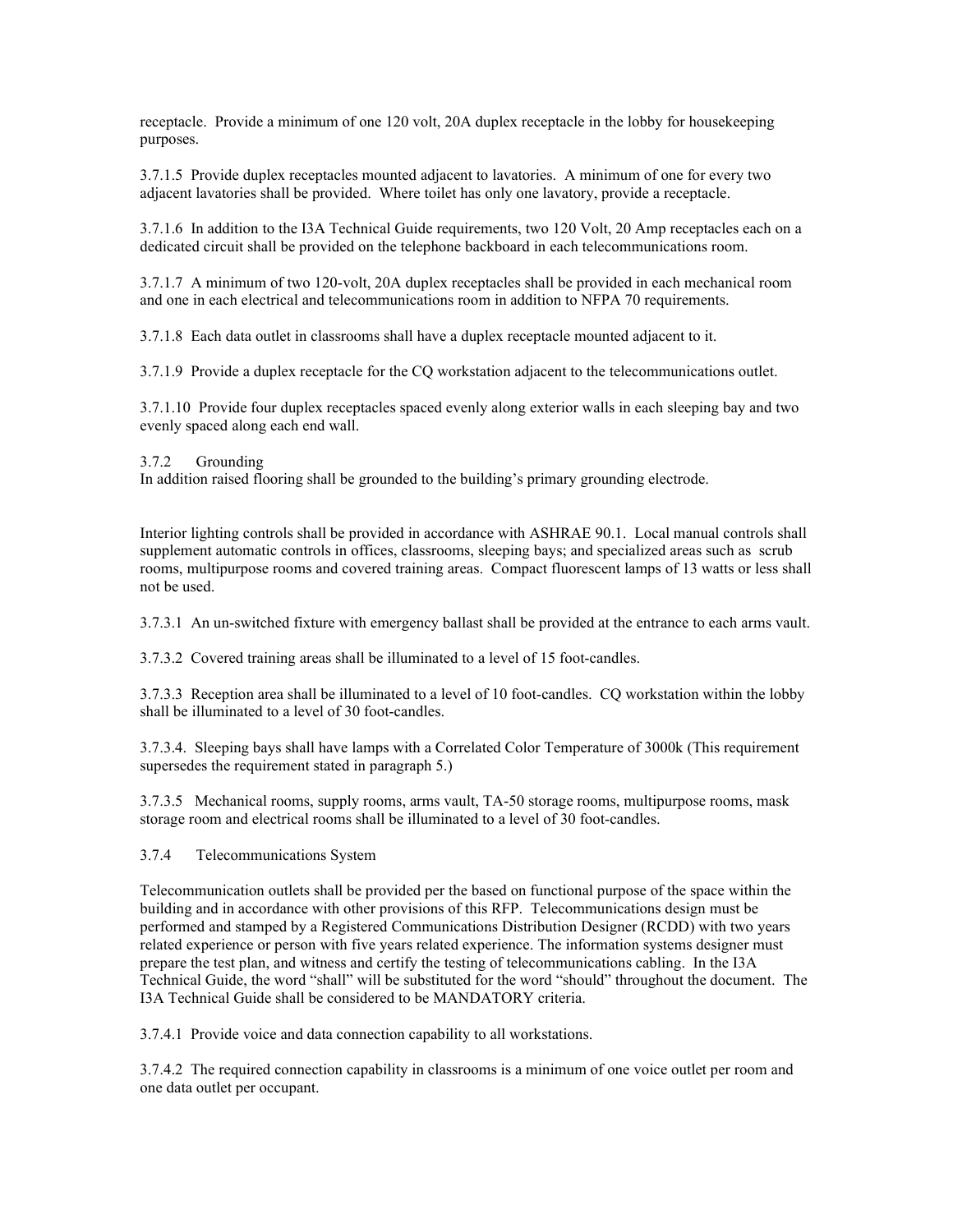3.7.4.3 Connectivity shall be provided for pay phones within the covered training areas per local telephone company requirements.

3.7.4.4 All copper cabling, patch panels and connectors shall be Cat 6 unless noted otherwise. Cabling infrastructure shall be as shown in Figures 1 thru 4 of the UFC 3-580-01 Telecommunications Bldg Cabling Systems Planning/Design.

3.7.4.5 Number of patch panel ports for horizontal cabling shall be determined by the number of jacks within the building plus 10% spare capacity.

3.7.4.6 Equipment racks shall be 84 inches in height. A minimum of 36 inches (measured vertically) of vacant space shall be provided in each equipment rack for GFGI equipment.

3.7.4.7 In addition to the cable tray requirements in the UFC 3-580-01 Telecommunications Bldg Cabling Systems Planning/Design cable tray shall be installed around the entire perimeter of all telecommunications rooms.

3.7.4.8 Separate Cat 6 modular patch panels shall be provided for incoming outside plant copper cable. Patch panels shall be connected to 110 type blocks as shown in figure of UFC 3-580-01 Telecommunications Bldg Cabling Systems Planning/Design. Four pair Cat 6 cable shall be provided to each Cat 6 port on the patch panels. The number of patch panel ports shall be determined by the number of jacks within the building plus 10% spare capacity.

3.7.4.9 Cable size between protector module and 110 type blocks shown in Figure of UFC 3-580-01 Telecommunications Bldg Cabling Systems Planning/Design shall be Cat 3 minimum and shall match the size of incoming outside plant copper cable.

3.7.5 Video Teleconferencing

Video teleconferencing capability shall be provided in each classroom.

# 3.7.6. Intrusion Detection System (IDS)

An Intrusion Detection System (IDS) shall be provided for each arms vault. Provide a control panel, balanced magnetic switch, motion sensor, and duress switch unless specified otherwise in paragraph 6. System requirements shall be coordinated with the Installation.

# 3.7.7 CATV

All CATV outlet boxes, connectors, cabling, and cabinets shall conform to the UFC 3-580-01 Telecommunications Bldg Cabling Systems Planning/Design unless noted otherwise. All horizontal cabling shall be homerun from the CATV outlet to the nearest telecommunications room. CATV connectivity shall be provided in: all classrooms, multipurpose rooms, drill instructor offices

3.7.8 Mass Notification

Mass notification system shall meet intelligibility requirements up to a distance of 30' from the building's perimeter and in all court yards. Visible notification appliances are not required on the building's exterior walls.

3.7.9 Door Status/Alarm Monitoring System

A door monitoring system consisting of a door status/alarm panel and door balanced magnetic switches shall be provided. The monitoring system shall provide door status/alarms on all doors leading into and within sleeping bays in order to accommodate gender segregation. System shall allow each door alarm to